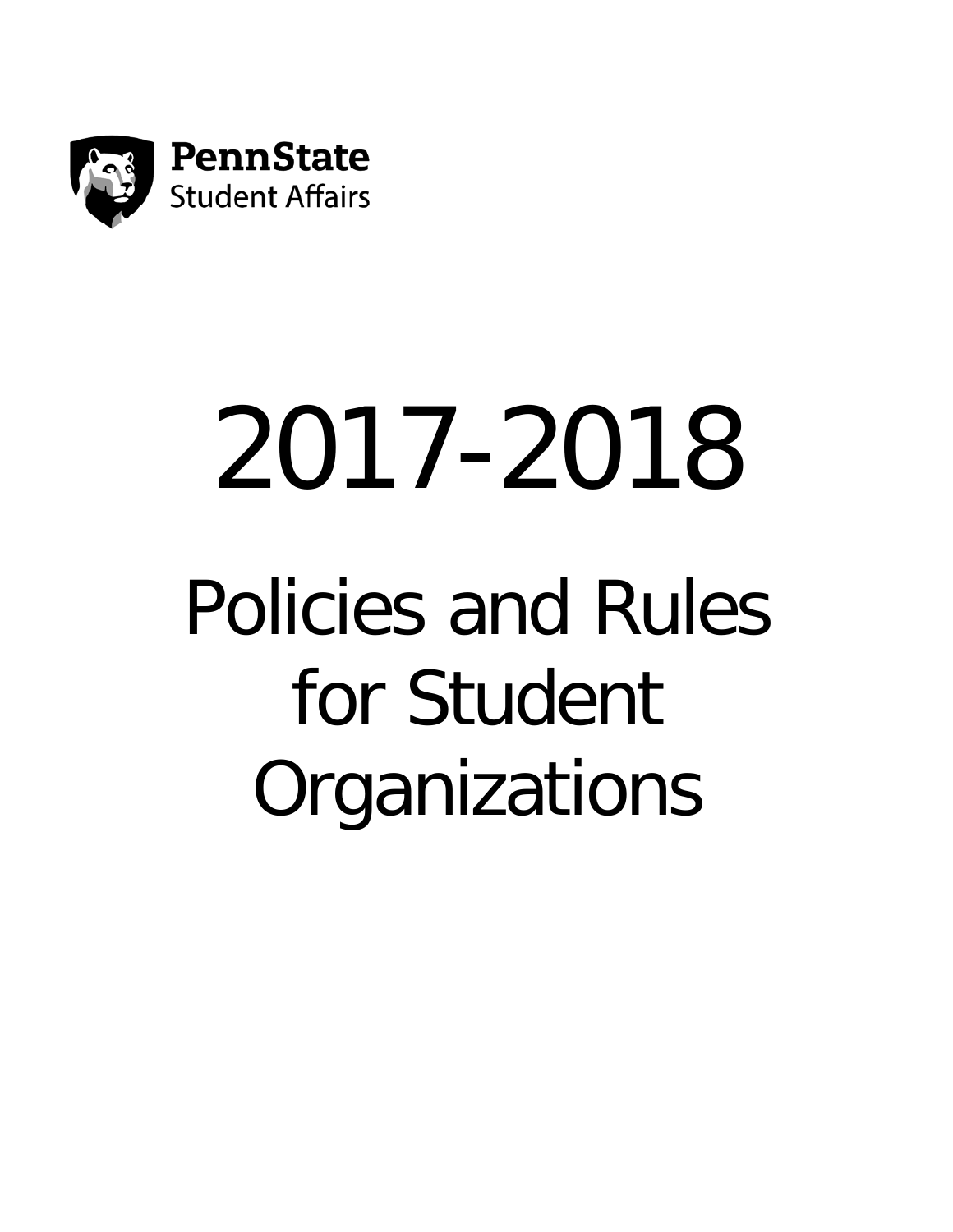## **Contents**

INTRODUCTION

| 11V 1 K U DU U 1 1 U IV                                                  |  |
|--------------------------------------------------------------------------|--|
|                                                                          |  |
|                                                                          |  |
|                                                                          |  |
|                                                                          |  |
|                                                                          |  |
|                                                                          |  |
|                                                                          |  |
|                                                                          |  |
| (II) FUNDING AND FINANCIAL AFFAIRS OF RECOGNIZED STUDENT ORGANIZATIONS11 |  |
| A. USE OF UNIVERSITY FUNDS BY RECOGNIZED STUDENT ORGANIZATIONS 11        |  |
|                                                                          |  |
|                                                                          |  |
|                                                                          |  |
|                                                                          |  |
|                                                                          |  |
|                                                                          |  |
|                                                                          |  |
|                                                                          |  |
|                                                                          |  |
|                                                                          |  |
|                                                                          |  |
|                                                                          |  |
|                                                                          |  |
|                                                                          |  |
|                                                                          |  |
|                                                                          |  |
|                                                                          |  |
|                                                                          |  |

For additional information, contact the Office of Student Activities, (814) 863-4624, 103 HUB-Robeson Center, the Pennsylvania State University, University Park, PA 16802.

This publication is available in alternative media upon request.

The Pennsylvania State University is committed to the policy that all persons shall have equal access to programs, facilities, admission and employment without regard to personal characteristics not related to ability, performance, or qualifications as determined by University policy or by state or federal authorities. It is the policy of the University to maintain an academic and work environment free of discrimination, including harassment. The Pennsylvania State University prohibits discrimination and harassment against any person because of age, ancestry, color, disability or handicap, national origin, race, religious creed, sex, sexual orientation, gender identity or veteran status. Discrimination or harassment against faculty, staff or students will not be tolerated at The Pennsylvania State University. Direct all inquiries regarding the nondiscrimination policy to the Affirmative Action Director, The Pennsylvania State University, 201 Willard Building, University Park, PA 16802-2801; tel. (814) 865-4700/V, (814) 863-1150/TTY.

U. Ed. STA 13-31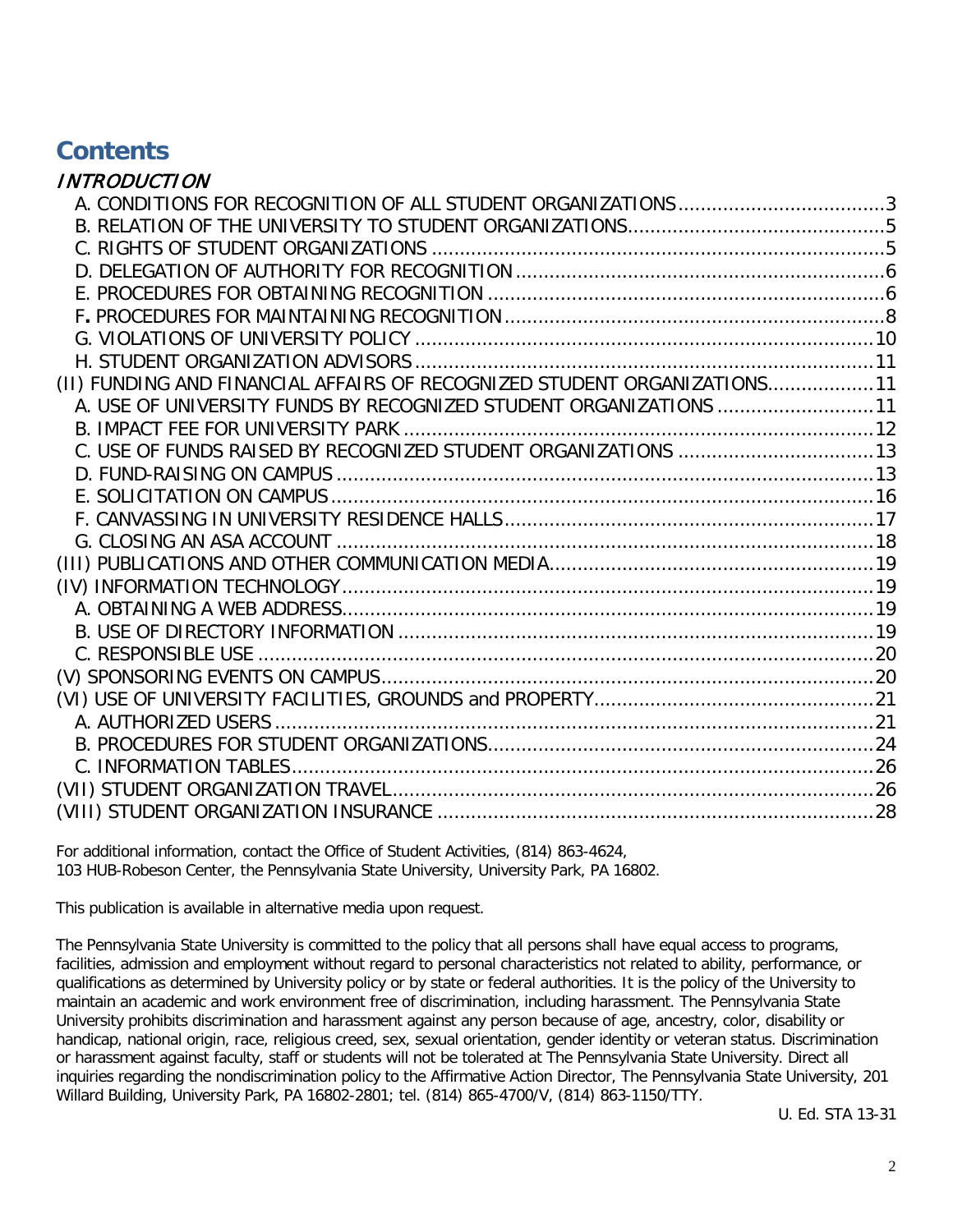# **POLICIES AND RULES FOR RECOGNIZED STUDENT ORGANIZATIONS 2017-2018**

## INTRODUCTION

The policies and rules enumerated herein are intended, in part, to clarify the University's relationship to RECOGNIZED STUDENT ORGANIZATIONS and also are intended to reflect the institution's concerns and interests for promoting awareness, values, and responsible behavior. **It is important to note that when persons are functioning in the capacity of members of a recognized student organization, a student group/organization and its officers may be held collectively or individually responsible for violations of the Code of Conduct.** Student groups/organizations may be charged with violations of the Code of Conduct without regard to whether members of such groups/organizations are individually charged with violations arising from the same misconduct. A position of leadership in a student group/organization entails responsibility. Student officers or leaders cannot knowingly permit or condone any violation of the Code of Conduct by the group/organization. In your role as a student leader, you have a responsibility to take action to prevent violations of the Code of Conduct, and at minimum to notify the appropriate staff/advisor if you become aware of a potential violation of the Code of Conduct. Refer to the materials published in the 2016-2017 Edition of the Student Guide to General University Policies and Rules for more information. The Guide is current as of August 2016 and is subject to change. Policies and Rules for Student Organizations is subject to change throughout the academic year. The most recent document can be found at<http://studentaffairs.psu.edu/hub/studentorgs/> under the Resources tab.

Administrative clarification and interpretation of policies administered by the Division of Student Affairs can be obtained by submitting a written inquiry or request to the Director of Student Activities or his/her designee. The Director of Student Activities will furnish a written response within fifteen business days. The Vice President for Student Affairs can review the response of Director of Student Activities, upon written request by the original individual/organization, within fifteen business days of receiving the response of the Director of Student Activities.

## <span id="page-2-0"></span>**(I) RECOGNITION OF STUDENT ORGANIZATIONS**

## A. **CONDITIONS FOR RECOGNITION OF ALL STUDENT ORGANIZATIONS**

- **1.** All recognized student organizations will be held responsible by the University for abiding by federal, state, and local laws, as well as all University regulations. The University may become involved in the offcampus conduct of recognized student organizations when such conduct is determined to affect a Substantial University Interest (as defined in the University Off-Campus Misconduct Policy at [http://studentaffairs.psu.edu/conduct/policies/offcampus.shtml\)](http://studentaffairs.psu.edu/conduct/policies/offcampus.shtml).
- **2.** No organization which discriminates on the basis of any protected category as set forth in University policy AD-42 shall obtain or maintain University recognition. **The Pennsylvania State University is committed to the policy that all persons shall have equal access to programs, facilities, admission and employment without regard to personal characteristics not related to ability, performance, or qualifications as determined by University policy or by state or federal authorities. It is the policy of the University to maintain an academic and work environment free of discrimination, including harassment. The Pennsylvania State University prohibits discrimination and harassment against any person because of age, ancestry, color, disability or handicap, national origin, race, religious creed, sex, sexual orientation, gender identity or veteran status. Discrimination or harassment against faculty, staff or students will not be tolerated at the Pennsylvania State University.** Considerations shall be given to organizations which may be exempt from Title IX of the Education Amendments of 1972, relating to discrimination on the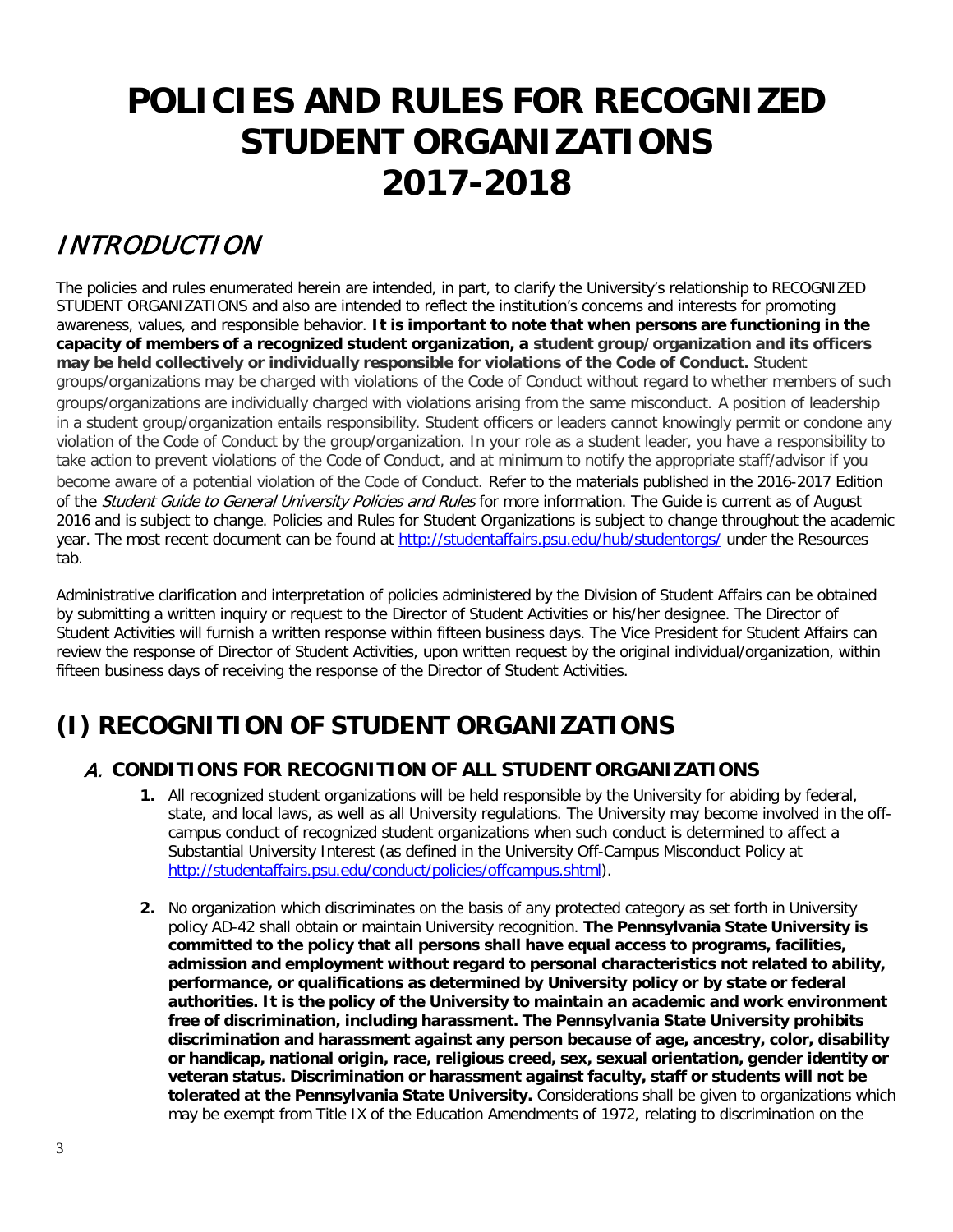basis of gender. Attendance and participation in programs and activities which are open to all students and/or the public at large must comply with the University's non-discrimination policies.

- **3.** Only currently registered students shall be eligible for active membership status in student organizations. All other persons, including but not limited to, faculty, staff, and community members, may be admitted to associate membership. Only currently enrolled students shall be eligible for active membership status in student organizations. All other persons, including but not limited to, faculty, staff, and community members, may be admitted to associate membership. All associate members must be 18 years of age or older. Dual enrolled high school students are not eligible for active membership. They may be associate members if 18 or older.
- **4.** Undergraduate students must be enrolled full-time at the time of their appointment or election to be eligible to serve as appointed or elected officers within their organizations. Graduate students may be enrolled full-time or part-time at the time of their appointment or election to be eligible to serve as appointed or elected officers within their organizations. Additionally, all officers of all student organizations must be enrolled at the campus where the organization is recognized and remain a degreeseeking student for the duration of their term. Student organizations may establish and apply additional eligibility criteria for appointed or elected leaders/officers if the criteria do not violate the University's nondiscrimination policy (Section I.A.2).
- **5.** The purpose or purposes of a student organization must not conflict with the educational functions or established policies of the University. It is incumbent upon any person presenting objections to the application for recognition or continuance of an organization to demonstrate how and in what manner the registration or continuance of that organization would conflict with the policies of the University. These concerns should be directed to the Office of Student Activities at University Park and the Office of Student Affairs/Student Life at Commonwealth Campuses.
- **6.** The purpose and/or functions of a student organization must not duplicate those of an existing recognized student organization. This requirement, however, is not applicable to an organization with religious or political purposes and/or functions as declared in its constitution on file with the university. The university may rescind the recognized status of an organization upon a determination that the organization is no longer fulfilling the purposes and/or functions described in its constitution. If an organization feels that a newly recognized organization duplicates its stated purpose as set forth in its constitution, it may seek a review through Director of Student Activities at University Park or the Chief Student Affairs Officer (or his/her designee) at Commonwealth Campuses. This is accomplished by providing a letter explaining how another organization duplicates its stated purpose. Preference is given to the organization that has had recognized status longer and is in good standing.
- **7.** Recognized student organizations may not engage in **HAZING ACTIVITIES**. Hazing is defined as any action or situation that recklessly or intentionally endangers the mental or physical health or safety of a student or that willfully destroys or removes public or private property for the purpose of initiation or admission into or affiliation with, or as a condition for continued membership in any recognized student organization. Hazing includes, but is not limited to, any brutality of a physical nature, such as whipping, beating, branding, forced calisthenics, exposure to the elements, forced consumption of any food, liquor, drug, or other substance, or any other forced physical activity that could adversely affect the physical health and safety of the individual, and shall include any activity that would subject the individual to extreme mental stress, such as sleep deprivation, forced exclusion from social contact, forced conduct that could result in extreme embarrassment, or any other forced activity that could adversely affect the mental health or dignity of the individual, or any willful destruction or removal of public or private property. Any activity as described in this definition upon which the initiation or admission into or affiliation with or continued membership in a recognized student organization is directly or indirectly conditioned shall be presumed to be "forced" activity, the willingness of an individual to participate in such activity notwithstanding. Any recognized student organization that commits hazing is subject to disciplinary action.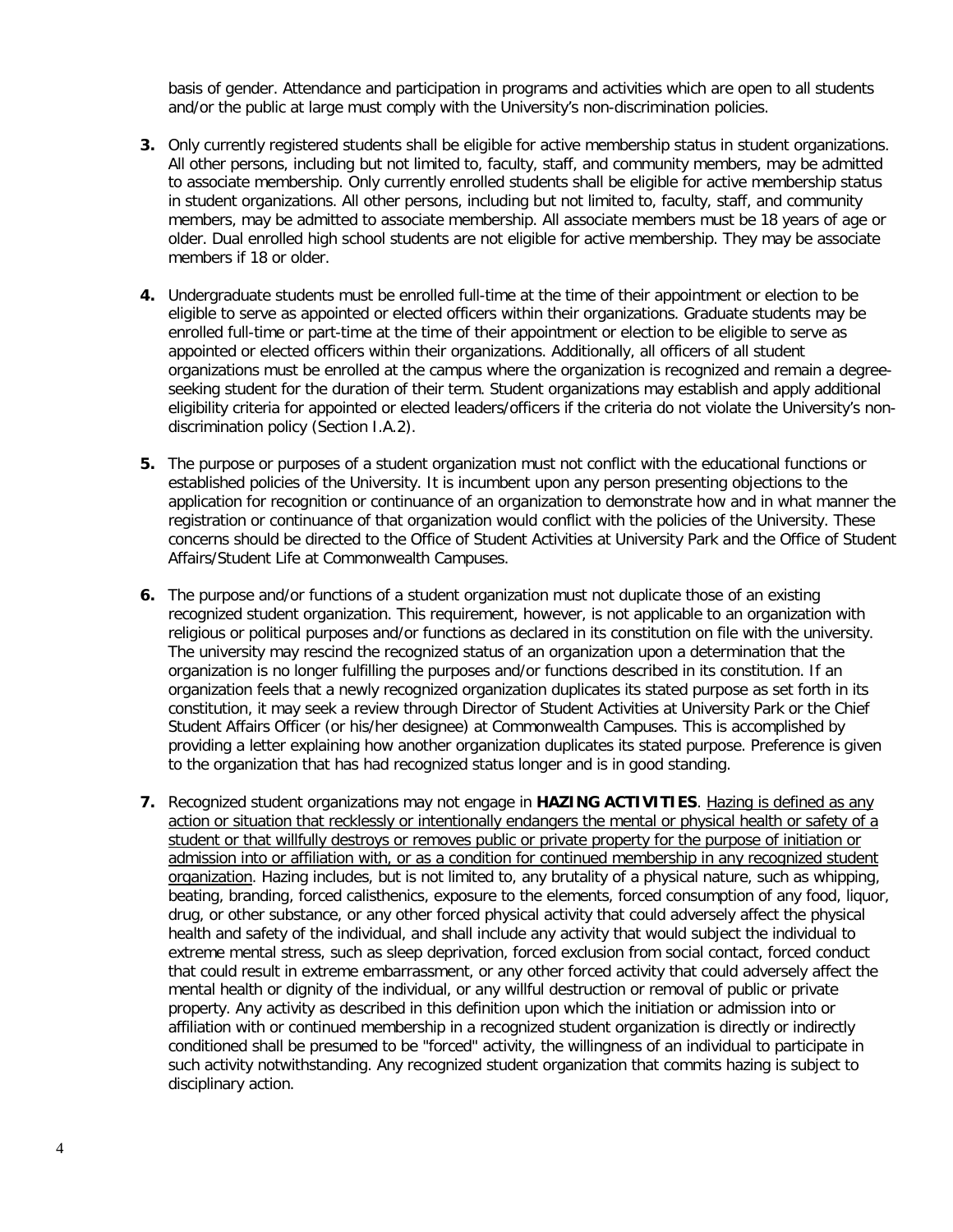## <span id="page-4-0"></span>**B. RELATION OF THE UNIVERSITY TO STUDENT ORGANIZATIONS**

Recognition of student organizations shall not be construed as agreement, support, or approval by the University, but only as acknowledgement of the rights of the organization to exist at the University, subject to the conditions enumerated herein.

## <span id="page-4-1"></span>**C. RIGHTS OF STUDENT ORGANIZATIONS**

With these rights goes the responsibility of each recognized student organization for the consequences of its decisions and activities as a group.

- **1.** Recognized student organizations may use the name of the University in their official titles. Use of the University's trademarked images and logos is also a privilege of recognized student organizations. Organizations must use university approved vendors when using the trademarked images and logos. Policy AD-07 prohibits the use of the University's trademarked images and logos by student organizations that are not recognized by the University. Additionally, student organizations may not authorize others to use the University's name or trademarked images and logos.
- **2.** Recognized student organizations may use University facilities subject to the duly established written rules governing such use.
- **3.** Recognized student organizations including Greek Letter social and service fraternities and sororities, may petition for the use of University funds subject to University regulations and the regulations of the University Park Allocation Committee at University Park and/or published in the Student Government Association Fiscal Policy Manual at Commonwealth campuses.
- **4.** Recognized student organizations are covered by the General Liability and Non-owned Auto Liability Insurance policies for student organizations (Section VIII).
- **5.** Recognized student organizations may qualify for sales tax exemption for purchases made by the University when conducting student organization business under the Pennsylvania State University umbrella.
- **6.** The University offers several ways for student organizations to market themselves to students who want to become involved.
	- **a.** All recognized student organizations may create a website at [http://sites.psu.edu.](http://sites.psu.edu/)
	- **b.** At University Park, the Office of Student Activities coordinates Involvement Fairs at the beginning of both the fall and spring semesters. All recognized student organizations are given an opportunity to register for the fairs during which they can set up a table with information about their groups. Sign-ups for the fairs are on a first-come, first-served basis.
	- **c.** At University Park, recognized student organizations are permitted to place information in individual residence hall mailboxes. A "Commons Desk Flyer Distribution Request" must be submitted and approved for this to occur. These forms can be accessed from the Commons Desk Manager's Office in East Halls, 133 Johnston Commons, or by calling 865-0313.
	- **d.** Student organizations can place flyers/materials on general purpose bulletin boards throughout campus.
	- **e.** At University Park, student organizations may use the services provided by the HUB-Robeson Center's Marketing Office in 209 HUB.
	- **f.** Student organizations are not given access to mailing information for students or parents at either their local or permanent addresses.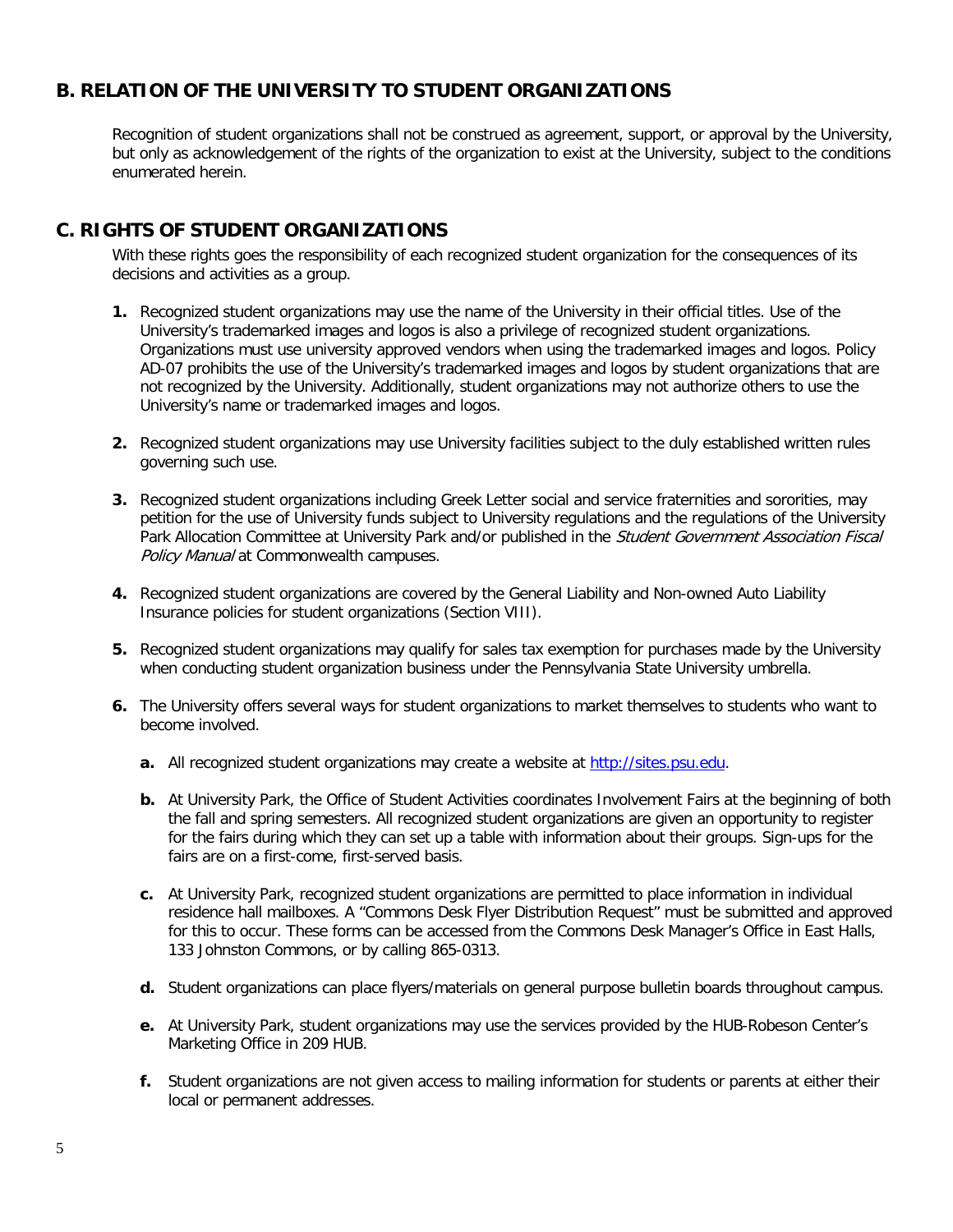## <span id="page-5-0"></span>**D. DELEGATION OF AUTHORITY FOR RECOGNITION**

**1.** At University Park

The authority to recognize student organizations is hereby delegated by the President through the Vice President for Student Affairs to the Office of Student Activities.

**2.** At Commonwealth campuses The authority to recognize student organizations is delegated by the President through the Vice President for Student Affairs to the campus Chief Student Affairs Officer or to his/her designee (e.g., Office of Student Life).

## <span id="page-5-1"></span>**E. PROCEDURES FOR OBTAINING RECOGNITION**

- **1.** At University Park
	- **a.** Any student group seeking recognition at Penn State University-University Park must first complete the "Intent to Organize" form with the Office of Student Activities (this includes, but is not limited to, undergraduate, graduate, Greek-letter social or service, religious, and club sport organizations). The group will receive the "Information Packet" to complete the recognition requirements. The requirements are:
		- i. Create a constitution based on policies and procedures as outlined in Policies and Rules for Recognized Student Organizations and guidelines in the "Information Packet."
		- ii. Complete an officer report form. The President and Treasurer of the organization cannot be the same student.
		- iii. Submit a membership list with a minimum of 10 active members. If your organization is an undergraduate student organization, the majority (50%+1) of members must be undergraduate students at Penn State-University Park. Similarly, if your organization is a graduate organization, the majority of members must be graduate students Penn State-University Park.
		- iv. Secure a University advisor (must be a full-time faculty or staff member employed at Penn State-University Park).
		- v. Attend one of the monthly New Student Organization Orientation presentations. Please refer to the New Student Organizations website for dates, times, and locations [\(http://studentaffairs.psu.edu/hub/studentorgs/new.shtml\)](http://studentaffairs.psu.edu/hub/studentorgs/new.shtml).
		- vi. Approval from Environmental Health and Safety and/or the Office of Risk Management if the activities and/or programs of the organization are considered high risk. Additional requirements may be determined by the Environmental Health and Safety Office and/or the Office of Risk Management. **A decision by the Office of Environmental Health and Safety or the Office of Risk Management that an organization has or will pose a risk to the safety of its members or the public will not be eligible for recognition as a University student group. The decision by the Office of Environmental Health and Safety or Office of Risk Management shall be final and not subject to appeal.**
	- vii. Approval from the Office of Residence Life, if the organization is a special living option in the residence halls.
	- **b.** Greek Letter social and service organizations, club sport organizations, and special considerations will be handled as follows:
		- i. Greek Letter social and service organizations will be directed to the Office of Fraternity and Sorority Life for review and recommendation and procedures.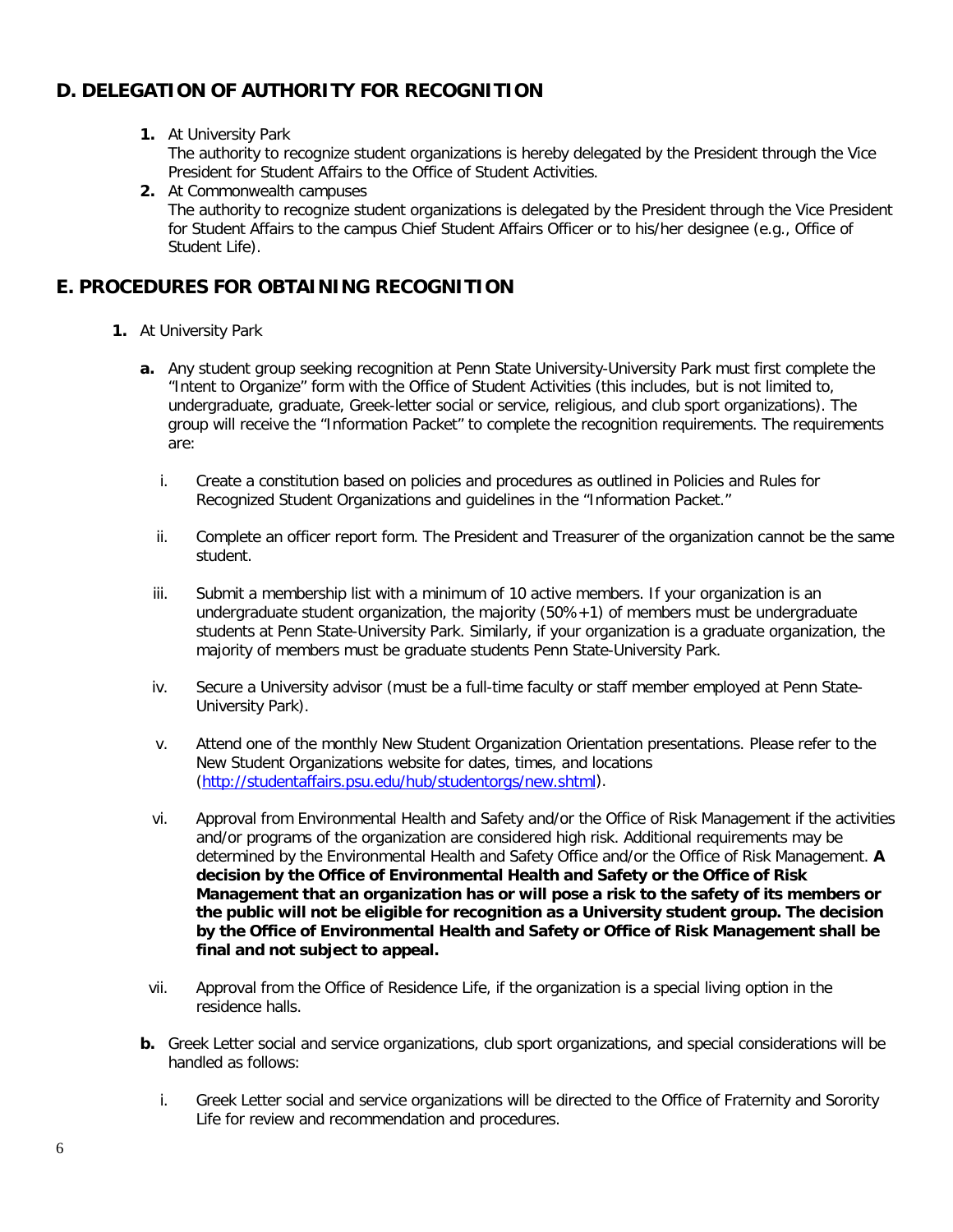- a. Each Greek letter social and service organization (or its national organization, if such national organization provides insurance coverage for the local Penn State University chapter) shall obtain and maintain in full force and effect Commercial General Liability insurance to include, but is not limited to, limits no less than \$1,000,000 per occurrence and \$2,000,000 in the aggregate. Additional requirements may be found by contacting the Office of Fraternity and Sorority Life or the Greek governing councils.
- b. The Office of Fraternity and Sorority Life will then notify the Office of Student Activities of the governing council's approval for recognition.
- ii. Club sport organizations will be directed to the Office of Club Sports for review and approval for recognition in accordance with their policies and procedures. The Office of Club Sports will then notify the Office of Student Activities of its approval for recognition.
- iii. Special Consideration Organizations are those groups involved in activities that are considered too dangerous for general recognition. These groups will be directed to the Office of Risk Management to communicate with the related college's administration to determine if the college is willing to support their recognition. Once the group receives the endorsement from the college and Risk Management, the Office of Risk Management will notify the Office of Student Activities of its approval for recognition.
- 2. Organizations can be recognized in the following categories. Organizations can only choose one category and the Office of Student Activities reserves the right to change the category as deemed necessary in its sole judgment. These are the categories and their definitions:
	- a. **Academic/Professional:** groups that provide an opportunity to discuss and share information related to a specific academic discipline and/or career.
	- **b. Club Sport:** groups that provide opportunities for participation in recreational and/or competitive sports teams.
	- c. **Dance:** groups that focus specifically on moving rhythmically to music. These groups provide the opportunity to develop physically and artistically through the various techniques, performances, and choreography.
	- d. **Honor Societies:** groups that recognize superior academic achievement and leadership qualities and are usually based on professions and/or academic programs.
	- e. **International/Multicultural:** groups that provide an opportunity to increase campus understanding of a specific nation and/or culture(s), provide students with an avenue to explore and celebrate their own cultural heritage and provide programs and services designed to support students of various cultural heritages at the University.
	- f. **Philanthropic:** groups that seek to raise funds and/or support for a particular charity or cause.
	- g. **Political:** groups that provide a forum of support and debate involving political parties, political issues and/or candidates seeking office.
	- h. **Media/Publication:** groups that provide opportunities for members to gain hands on experience through various means, including TV, radio, and print.
	- **i. Music/Performing Arts:** groups that provide opportunities for involvement and exposure to the performing arts (music, dance, theater).
	- j. **Religious/Spiritual:** groups representing diverse faith communities and belief systems that observe and follow religious and/or spiritual practices and traditions. These groups offer fellowship and outreach through a variety of programs, activities and services as well as provide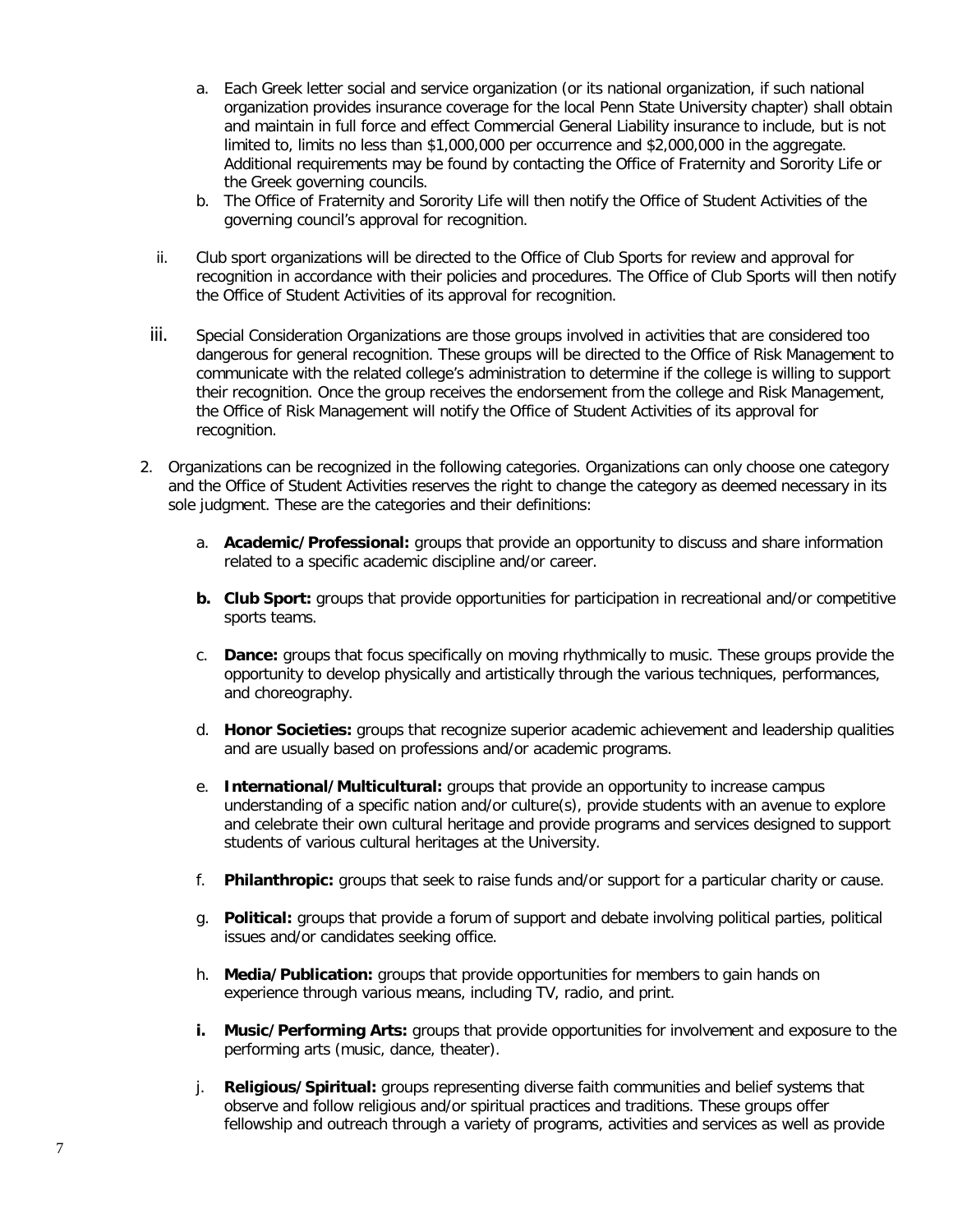resources and support for students seeking spiritual wellness.

- k. **Residence Hall Special Living Options:** Residence Life sponsored groups that provide a supportive residential environment that will strengthen students' overall collegiate experience related to special and/or academic interests.
- l. **Service:** groups that function mainly to provide service to the campus and/or community and surrounding areas.
- m. **Special Interest:** groups that provide communities for students to discuss and share information about specific topics and common interests, raise awareness about a variety of issues, and/or cover topics that are not included in another category.
- n. **Student Council:** groups that serve as student governments/councils in various colleges, schools, departments, and residence areas.
- o. **Student Government Association**: groups that are recognized by the Pennsylvania State University President, Vice President of Student Affairs and Office of Student Activities for student governance purposes.
- p. **Sorority/Fraternity:** these are fraternal organizations registered by the Office of Fraternity and Sorority Life.
- q. **University Affiliate:** groups that are created and supported by the University.
- r. **Temporary**: groups that will exist for a specified period of time or have a purpose that has a definite timeline (examples include class projects, political campaigns, etc…)
- 3. Meetings using University facilities for organizing purposes will be limited to two in number prior to recognition. Participation at such meetings is to be limited to interested currently enrolled students and members of the faculty and staff. To reserve space for organizational purposes, the "Intent to Organize" form must be turned into the Office of Student Activities in 103 HUB. The group will obtain a copy of that form to take to the Event Management office in 125 HUB.
- 4. Once the required materials have been reviewed and approved, the organization will be notified via email of the organization's status.
- 5. Decisions made within these processes can be appealed within 3 business days of the original decision by submitting a written request for appeal to the Director of Student Activities or her/his designee. For Club Sport Organizations, request for an appeal will be made to the Club Sports Manager or her/his designee. Fraternity and Sorority Organizations may request appeals through the governing councils. Appeals will be accepted from the students wishing to create an organization, members of an already existing organization, or an individual group within the University community. Appeals will only be granted in cases where new evidence is discovered after the decision was made or if applicable procedures were not followed. If the Director of Student Activities (or his/her designee) determines that there are grounds for the appeal a three person panel comprised of two faculty/staff members and one student will be chosen to review and rule on the appeal. The decision of the panel will be made within 5 business days of their receipt of the appeal request and will be final.
- 6. At Commonwealth Campuses:
	- a. To obtain recognition, contact the Office of Student Affairs/Office of Student Life.

## <span id="page-7-0"></span>**F. PROCEDURES FOR MAINTAINING RECOGNITION**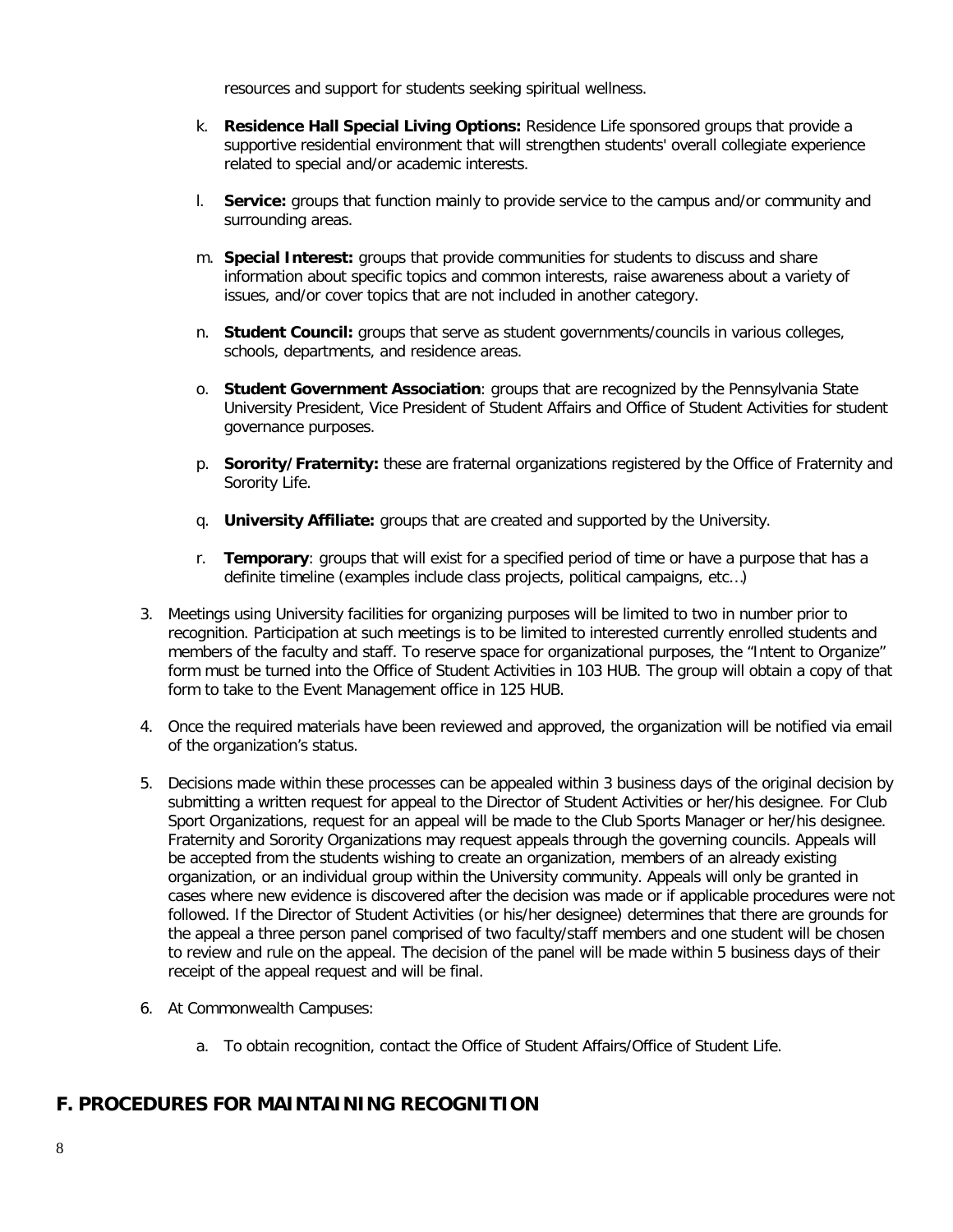#### **1.** At University Park

- **a.** All recognized student organizations must update their officer information via the eStudentUnion interface located at [http://studentaffairs.psu.edu/esu.](http://studentaffairs.psu.edu/esu) This information must be submitted within 2 months of the most recent election date. Organizations can determine their most recent update by logging into the website and viewing the election date. Failure to update officer information could result in the suspension of the organization and loss of privileges, including but not limited to, active status, ability to reserve space, access to the organization's ASA funds, and the ability to request UPAC funding.
	- i. A suspended student organization must apply for reinstatement within two years of the date of suspension to be reinstated.
	- ii. If a student organization is suspended for more than two years, it will become inactive. A student organization will need to submit a new Information Packet to become recognized after it has been inactive.

1.ii.a. Associated Student Activities (ASA) will transfer any balance from an inactive student organization's account into a centralized holding account. The student organization can request those funds to be returned to its account if it becomes active again. These requests are directed to the Senior Director, HUB-Robeson Center who will make these decisions on a case-by-case basis.

- iii. Additional information may be required as requested by the Office of Student Activities, including but not limited to, a new constitution and advisor approval form.
- **b.** The President and Treasurer of an organization cannot be the same student.
- **c.** A representative from all recognized student organizations must attend the mandatory officer training workshops. These workshops are offered several times in August and September, and once every subsequent month of the fall semester. These workshops are also offered two times in January and once every subsequent month for the spring semester. If a student organization does not fulfill the below requirements as of the day following the second September scheduled workshop, the organization will lose all privileges of recognition as outlined on the previously mentioned website.
	- i. Presidents must attend one President's Workshop. Please refer to the Student Organization website for dates, times, and locations [\(http://studentaffairs.psu.edu/hub/studentorgs/sootrainings.shtml\)](http://studentaffairs.psu.edu/hub/studentorgs/sootrainings.shtml).
	- ii. Treasurers must attend one Treasurer's Workshop. Please refer to the ASA website for dates, times, registration instructions and locations [\(http://studentaffairs.psu.edu/hub/finance/\)](http://studentaffairs.psu.edu/hub/finance/).There are four additional breakout workshops for which organizations must send a representative(s) to two of the four workshops. Organizations do not need to attend all four but they can.
- **d.** Recognized student organizations must maintain a minimum of 10 active members, unless an exception is granted by the Office of Student Activities for demonstrated cause. If your organization is an undergraduate student organization, the majority (50%+1) of members must be undergraduate students at Penn State-University Park. Similarly, if your organization is a graduate organization, the majority of members must be graduate students at Penn State-University Park.
- **e.** The Office of Student Activities shall have the authority to suspend the recognition of any student organization due to the organization's failure to abide by these procedures for maintaining recognition.
- **f.** Recognized student organizations, officers and members must accurately represent the organization and their roles within the organization.
- **g.** When a recognized student organization changes its name, constitution and/or bylaws, those changes are to be submitted to the Office of Student Activities for its review, information, and approval prior to the changes becoming official via the eStudentUnion interface. The most recently approved version of an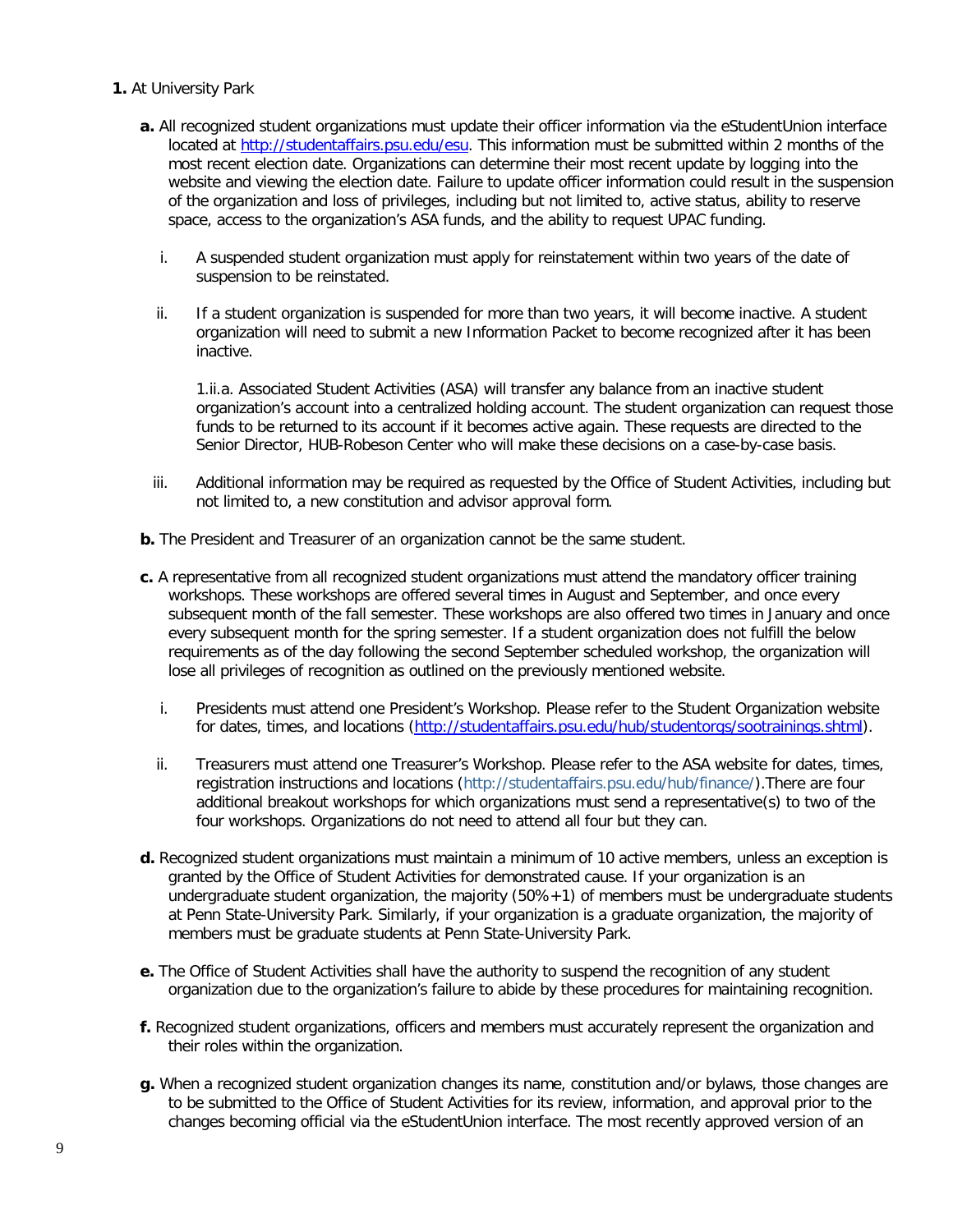organization's constitution on file with the Office of Student Activities is the official constitution for the organization.

- **h.** Inactive Status:
	- i. Organizations may request to become inactive. This is accomplished by submitting a letter or email, signed by the president of the organization, to the Office of Student Activities or [studentorg@psu.edu.](mailto:studentorg@psu.edu)
- ii. An inactive organization has no privileges of an active organization.
- **2.** At Commonwealth campuses:
	- **a.** Training conducted at Commonwealth campuses will be determined by each campus.
	- **b.** Failure to meet the terms and conditions of a group holding recognized status could result in the organization being classified as inactive.

## <span id="page-9-0"></span>**G. VIOLATIONS OF UNIVERSITY POLICY**

- 1. At University Park:
	- **a.** Allegations of misconduct by any student group at Penn State should be directed as follows:
		- **i.** All alleged behaviors which may be considered code of conduct violations for all recognized student organizations, including fraternities, sororities, and club sports, will be directed to the Office of Student Conduct. Additional Information about this process can be found at [http://studentaffairs.psu.edu/conduct.](http://studentaffairs.psu.edu/conduct)
		- ii. Alleged behaviors which may be violations of Policies and Rules for Student Organizations, including fraternities, sororities, and club sports will be referred to the Office of Student Activities. An incident report form to may be found at [http://studentaffairs.psu.edu/hub/studentorgs/socc.shtml.](http://studentaffairs.psu.edu/hub/studentorgs/socc.shtml)
		- iii. For fraternities and sororities, alleged violations of individual Council governing documents will be referred to the appropriate Greek Council.
		- iv. For club sports, alleged violation of Campus Recreation policies and rules specific to club sports will be referred to the Senior Assistant Director for Competitive Sports.
	- **b.** Failure to complete any assigned sanctions as a result of the conduct process may result in additional violations and sanctions.
- 2. At Commonwealth campuses:
	- **a.** Allegations of misconduct by any student group at Penn State should be directed as follows:
		- i. All alleged behaviors which may be considered code of conduct violations, including fraternities, sororities and club sports, will be directed to the Office of Student Conduct. Additional information about this process can be found at [http://studentaffairs.psu.edu/conduct.](http://studentaffairs.psu.edu/conduct)
		- ii. Alleged behaviors which may be violations of Policies and Rules for Student Organizations, including fraternities, sororities, and club sports will be referred to the Office of Student Life/Student Affairs. An incident report form to may be found at [http://studentaffairs.psu.edu/hub/studentorgs/socc.shtml.](http://studentaffairs.psu.edu/hub/studentorgs/socc.shtml)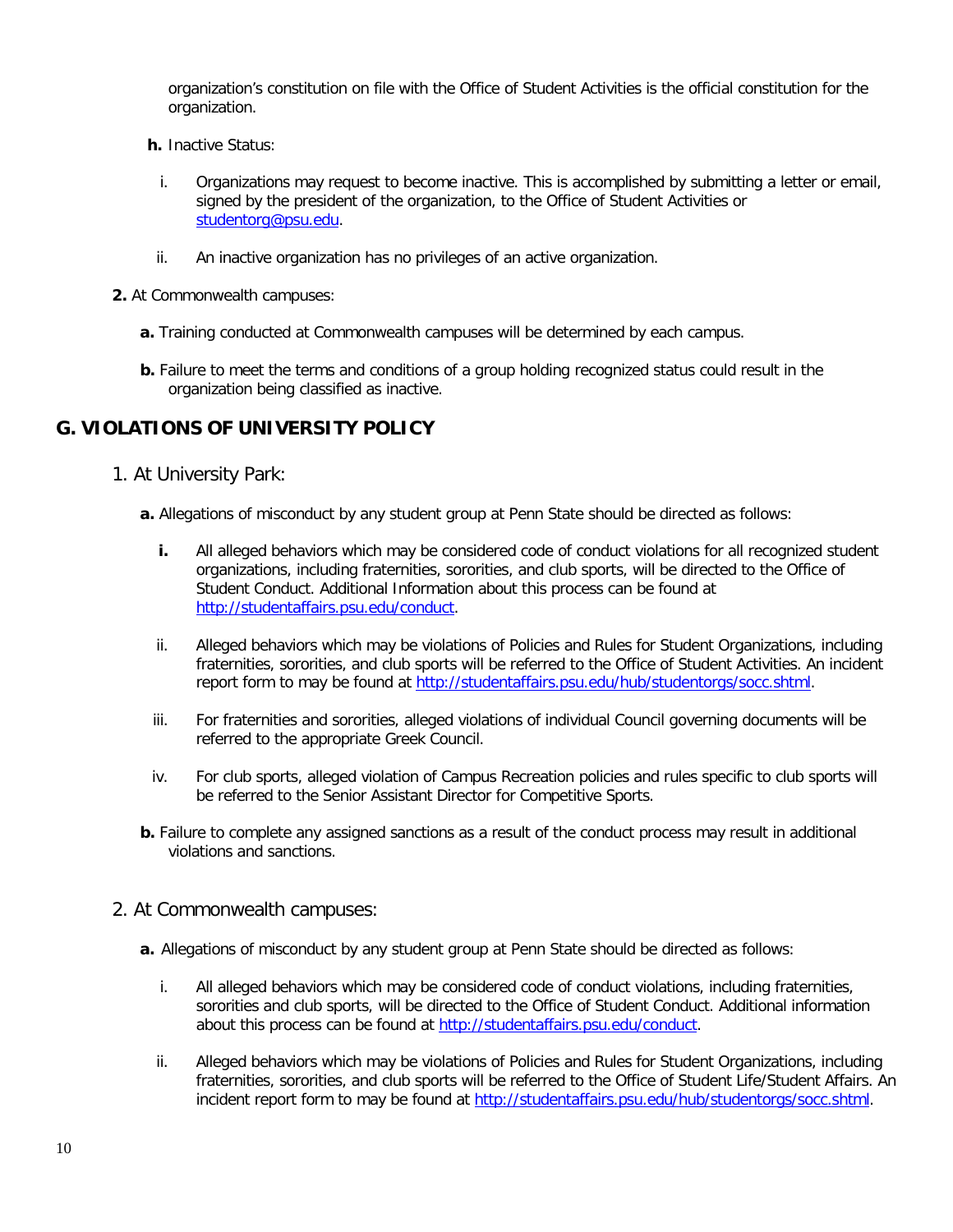iii. For fraternities and sororities, alleged violations of individual Council governing documents will be referred to the appropriate Greek Council.

## <span id="page-10-0"></span>**H. STUDENT ORGANIZATION ADVISORS**

**1.** All recognized student organizations are encouraged to have faculty or staff advisors. For all student organizations recognized after August 1, 2004, a full-time University faculty or staff member must be appointed as an advisor to the organization. The advisor can assist the organization by providing counsel on specialized subjects in which the advisor is experienced or expert, and on general matters relating to the conduct of organizational affairs. Advisors are encouraged to offer constructive criticism and guidance without domination. The guidelines pertaining to the role and responsibility of student organization advisors and responsibilities of the organization to the advisor are available upon request through the Office of Student Activities at University Park, and through the Office of Student Affairs at Commonwealth campuses.

- **a.** Student organizations that were recognized prior to the summer of 2004 are not required to have an advisor. However, student organizations that have been placed on inactive status, regardless of original date of recognition, must obtain a faculty or staff advisor to reactivate.
- **b.** All Club Sport, Fraternity and Sorority organizations are required to have a University faculty or staff advisor.

**2.** Some recognized student organizations may have specific staff or faculty assigned to work with them as part of the person's work assignment. Other University faculty/staff may request assignment as an advisor by notifying in writing the Chief Student Affairs Officer (or his/her designee) at a campus or the Assistant Director for Student Organizations at University Park. University officials will render a decision based on established policies and practices. Assignment is not guaranteed. Some high-risk activities may be excluded or acceptable only under limited circumstances. Those faculty and staff who are assigned to be advisors are accountable to their supervisors and shall be covered under the provisions of University liability insurance for acts arising within the scope of the advisor role.

**3.** Faculty and staff who volunteer to advise recognized organizations must be approved by the Director of Student Activities or her/his designee at University Park or the Chief Student Affairs Officer (or his/her designee) at Commonwealth campuses. Those who choose to volunteer as an unofficial advisor and are not listed as a coadvisor in the eStudentUnion interface shall do so in a personal capacity and not as employees, representatives, or agents of the University. Such individuals **are not** covered by University insurance for liability associated with their advisor activities.

**4.** Graduate students may serve as a student organization co-advisor only in the event that there is also a fulltime University faculty or staff member serving as the primary advisor.

**5.** All student organization advisors at Penn State have been identified as Campus Security Authorities (CSAs), as defined by the Clery Act (The Student Right to Know and Campus Security Act of 1990). One of the requirements of being a CSA is the completion of training annually about the responsibilities of a CSA. The training module can be found at Irn.psu.edu. For more information, please visit [http://studentaffairs.psu.edu/hub/studentorgs/clery.shtml.](http://studentaffairs.psu.edu/hub/studentorgs/clery.shtml)

## <span id="page-10-1"></span>**(II) FUNDING AND FINANCIAL AFFAIRS OF RECOGNIZED STUDENT ORGANIZATIONS**

## <span id="page-10-2"></span>**A. USE OF UNIVERSITY FUNDS BY RECOGNIZED STUDENT ORGANIZATIONS**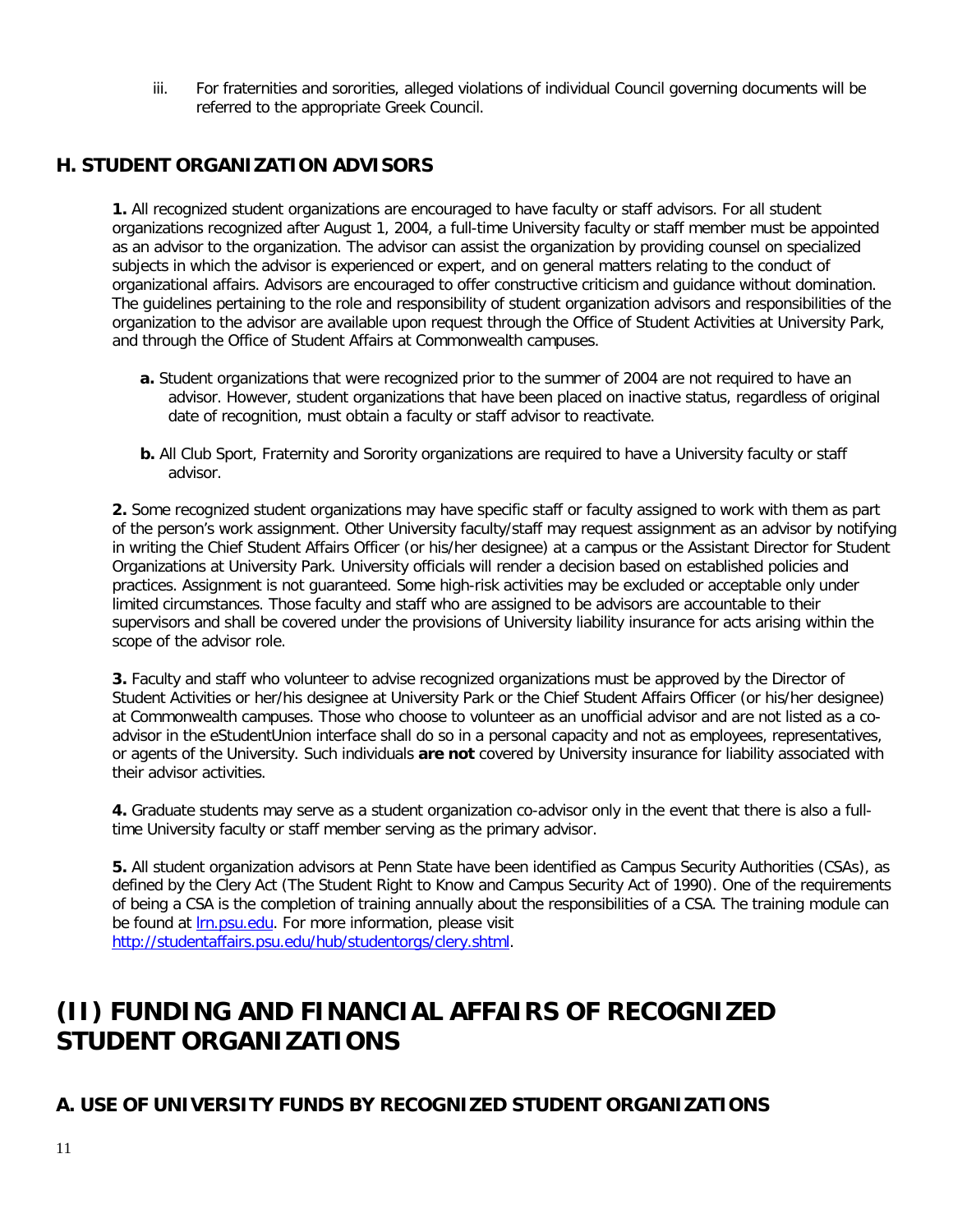**1.** The primary source of funding for recognized student organizations is the Student Initiated Fee. Annually, the Student Fee Board (SFB) recommends the Student Fee levels to the Vice President for Student Affairs who in turn recommends these levels to the President; The Board of Trustees provides final approval. Each year, the chief student affairs officers at the Commonwealth campuses, in consultation with the allocation board and the SGA, elects the tier level they will charge for the following year. The student-initiated fee is collected at all campuses from registered students during the fall and spring sessions. At selected campuses a summer fee may be collected. The use of the student fee funds must be in accordance with the University's Student Fee Handbook and the individual campus allocation committee policies and procedures. The Student Fee Handbook can be found at the following link: [http://www.studentfee.psu.edu/.](http://www.studentfee.psu.edu/)

#### **a.** At University Park

The authority for allocation of the activities portion of the Student Initiated Fee is hereby delegated by the President of the University to the University Park Student Fee Board, then to the University Park Allocation Committee (UPAC). UPAC will consider funding requests made by recognized student organizations and other campus groups on a first-come, first-served basis. UPAC is comprised of at least 28 students with 8 student elected at large members and at least 20 students appointed members.

**b.** At Commonwealth campuses

The authority for allocation of such funds is delegated by the President of the University to the Commonwealth Fee Board, then to the Campus Allocation Committee. To review membership of the Campus Allocation Committee, review the SFB Handbook.

**2.** See the SFB Handbook for information about how the Student Fee can and cannot be used. [\(http://www.studentfee.psu.edu/\)](http://www.studentfee.psu.edu/)

**3.** For banking and bookkeeping services, all recognized student organizations at University Park, except for Greek-letter social fraternities and sororities, must affiliate with Associated Student Activities (ASA) and recognized student organizations on Commonwealth campuses with the Student Government Association, through the University financial system, IBIS. All organizational accounts are subject to an annual audit performed by the Office of Finance and Operations. At University Park, all recognized student organizations must conduct their financial affairs according to the written regulations of ASA, and organizations at Commonwealth campuses must follow the written regulations that appear in the Student Government Association Fiscal Policy Manual.

**4.** At University Park, if a recognized student organization has outstanding expenditures and insufficient funds in their ASA account to cover the expenses, their ASA account may be suspended until payments are resolved. Only deposits and request to alleviate outstanding balances will be approved during this time.

**5.** At Commonwealth campuses, appeals of alleged violations of the written regulations appearing in the Student Government Association Fiscal Policy Manual or of other rules established by the Student Government Association, shall be filed with the Chancellor, Chief Student Affairs Officer or his/her designee.

**6.** At Commonwealth campuses, any organization may petition the Student Government Association for a reconsideration of its allocation. Refer to campus specific Student Government Association bylaws for appropriate procedures.

## <span id="page-11-0"></span>**B. IMPACT FEE FOR UNIVERSITY PARK**

All student organizations selling tickets of \$5.00 or more for entertainment events using University facilities will have a \$.75 impact fee assessed for each ticket sold. The fee will be deposited into the ASA Impact Fee Account (account #9991) for transfer to the University. For events held in Eisenhower Auditorium and the Bryce Jordan Center or for which the Eisenhower/Bryce Jordan Center box office handles ticketing, the impact fee will be collected by the box office for transfer to the University. Patrons should be made aware of this impact fee at the time of purchase by an indication on each ticket.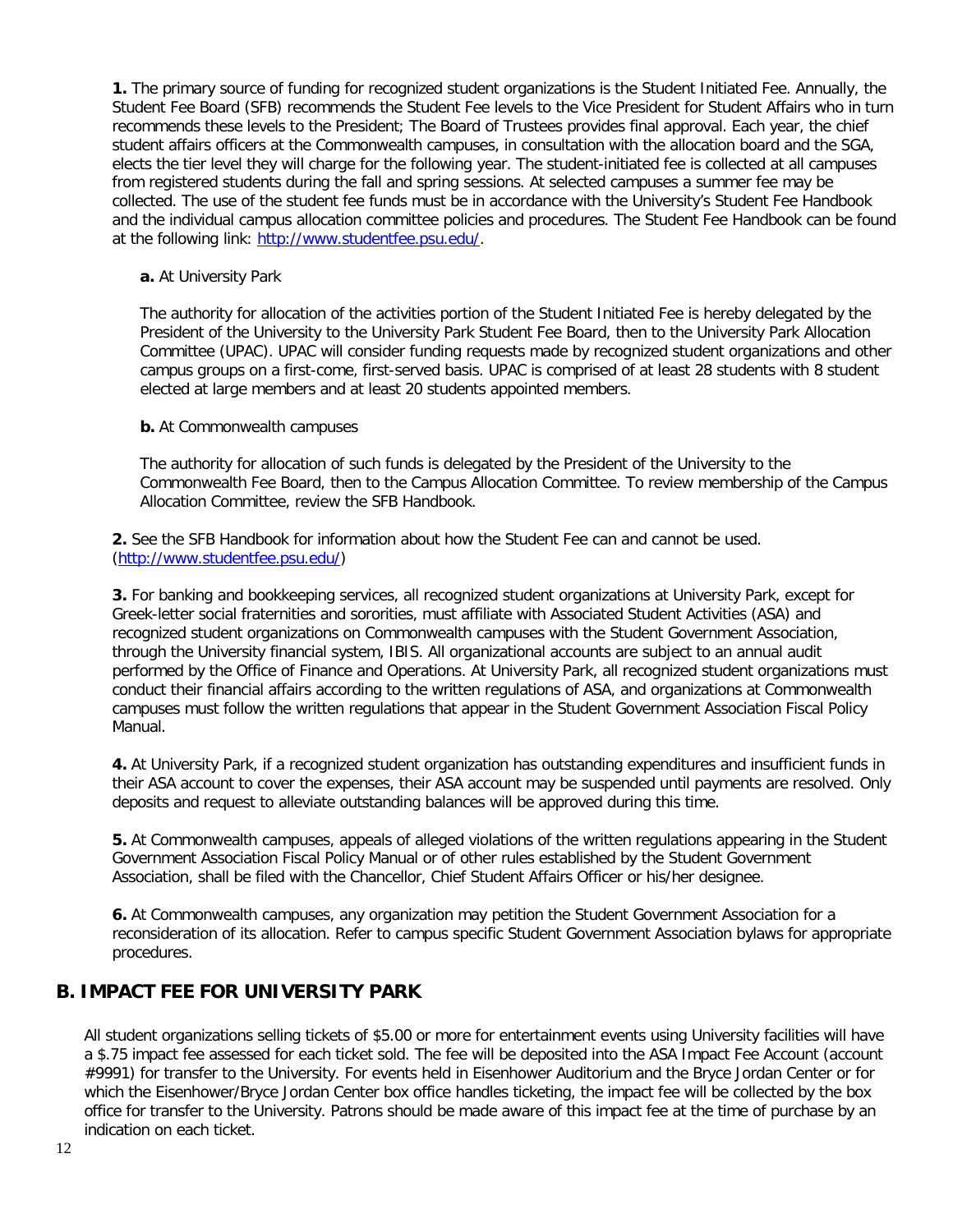## <span id="page-12-0"></span>**C. USE OF FUNDS RAISED BY RECOGNIZED STUDENT ORGANIZATIONS**

**1.** Funds raised by recognized student organizations shall be expended consistent with the stated purposes of those organizations.

**2.** Such funds are subject to local, state, and federal laws, and to financial accountability. Financial accountability shall include an annual audit conducted by the Office of Finance and Operations. At University Park, accounts must be maintained exclusively by ASA, and at Commonwealth campuses, by the Student Government Association.

#### <span id="page-12-1"></span>**D. FUND-RAISING ON CAMPUS**

**1.** Within parameters established by the University, student organizations may sell materials related to the purpose of the organization and may collect dues, initiation fees, donations, and admission charges for their activities. All funds raised are to be used for the ongoing support of the organizations' activities. Within the context of recognized student organizations' University-approved fund raising programs, only currently enrolled students and currently employed faculty and staff members may benefit from the sale of personal property, which has not been purchased solely for resale purposes.

**2.** At University Park, approval is required from the Director of Student Activities or his or her designee or, if in the residence halls, from the Senior Director of Residence Life or his/her designee. At Commonwealth campuses, the approval of the Chief Student Affairs Officer (or his/her designee) is required.

**3.** Fundraising activities shall be defined as (a) donations without products or services being rendered or (b) activities that raise funds through direct sale of merchandise or service for the benefit of recognized student organizations with all funds to be used for the ongoing support of the organization's (non-charitable) activities.

- **a.** Fundraising activities are subject to the following restrictions:
	- i. No recognized student organization or residence hall house government shall have the right to disturb or infringe upon the privacy of the residents of University residence halls (in their rooms, study lounges, dining halls, etc.) or disturb or interrupt the conduct of classes or extracurricular activities for the purpose of raising funds.
	- ii. Commercial relationships between University organizations and off-campus agents must be articulated in a contract. Student organizations must use a University Vendor Agreement if the relationship involves on-campus activities. At University Park these agreements will be issued by the Director of Student Activities or his/her designee during the program registration process.
	- iii. No individual can use University facilities in such a manner as to be performing on his or her own commercial behalf, outside the context of a recognized student organization's program.
	- iv. Funds representing a portion of the value of individuals' property may be returned to those individuals by the sponsoring organization, according to a predetermined formula agreed upon by the sponsoring organization and the participating individuals.
	- v. All recognized student organizations at University Park, including Greek-letter social fraternities and sororities, using the campus to raise funds must promptly deposit all funds in their ASA account no later than the first University business day after the event. Those organizations at Commonwealth campuses must make deposits to accounts with the Student Government Association.
- vi. A proposed fund raising program of a student organization will not be approved if it is determined that the program is in direct conflict with the ongoing business operations or business interests of the University.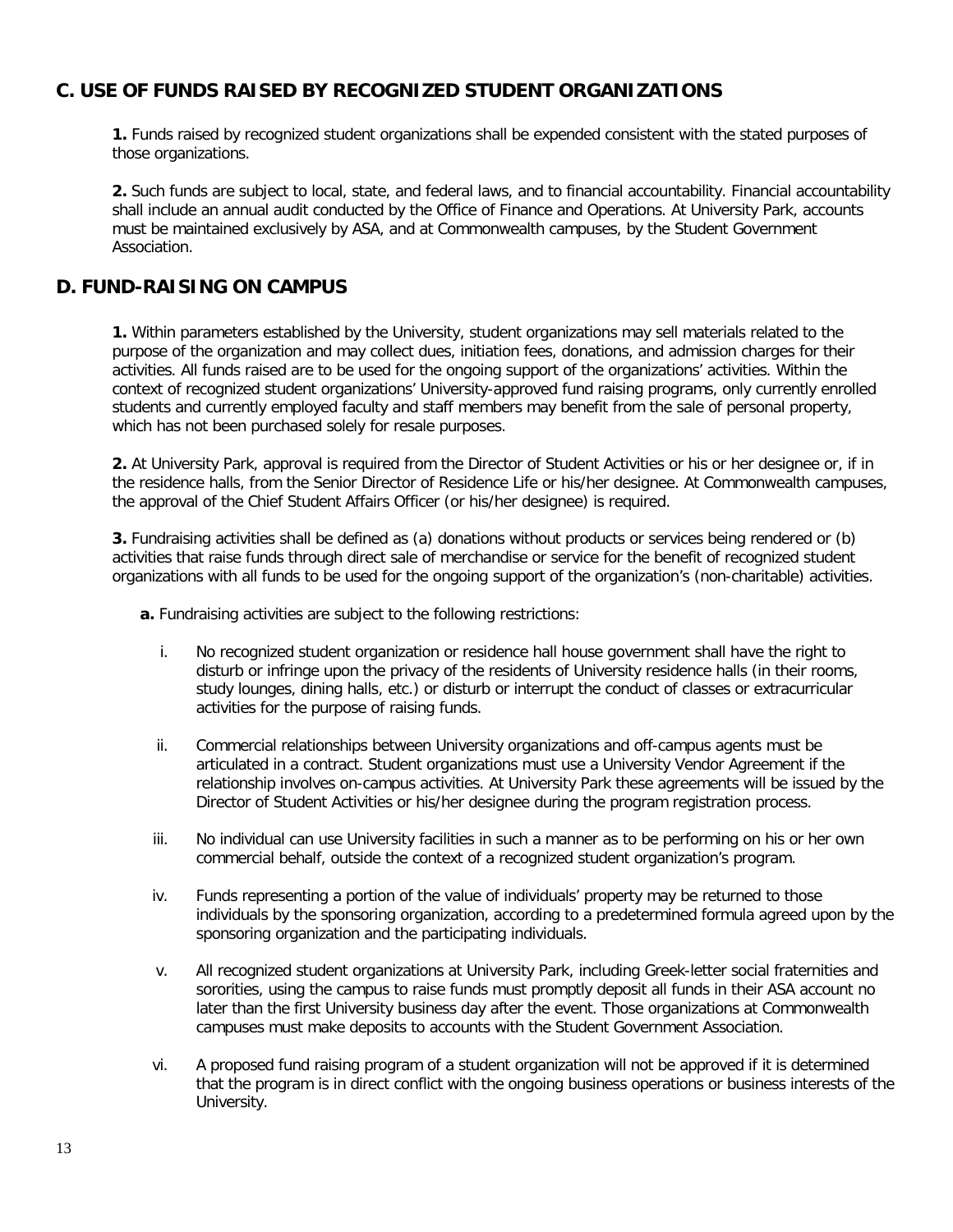- vii. For information about student organization requests for fund raising programs in Residence Halls involving the sale of personal property, please see section b below. All fund-raising activities not involving the sale of personal property must be scheduled in advance in the Event Management Office at University Park or the Office of Student Affairs at Commonwealth campuses.
- viii. Lectures, concerts, demonstrations, displays, or exhibits may not be used in any manner as a means of promoting commercial companies, products, or services unless approved by the University and University Vendor Agreements are completed.
- ix. Chain letters are not permitted.
- x. As required by law, raffles, lotteries, games of chance or the use of premiums are permitted only after securing a small games of chance license and student organizations must maintain accurate records of revenues, expenses, prize winners and submit an annual report as required by law.
- xi. At University Park, the sale or service of food and/or beverages at any function or program open to the public and/or community by other than authorized University departments such as Housing and Food Services, Penn State Hospitality Services, University Creamery, or by an accepted external food and beverage provider contracting for food and beverage services, is prohibited. For recognized student organizations, requests for exceptions to the above policy requirements at University Park are submitted to the University Park Housing and Food Services Office via a food waiver form through the Office of Events Management or event space facility manager. Requests for exception from other University locations are submitted to the respective campus/college Housing and Food Service Office through the Office of Student Programs and Services. (At locations with no Housing and Food Services Operations, the request is submitted directly to the Director of Business Services.) After the application is reviewed with the respective offices as appropriate, actions relative to the request will be issued in writing from the Housing and Food Services Office (or the Office of Student Programs and Services, as appropriate). Refer to University Policy AD-26 for more information. If an exception to the policy is made, food sales by recognized student organizations will be limited to products: 1) prepared by an external food and beverage provider or University food service, 2) not required to be temperature controlled, and/or 3) that are prepackaged for resale.

**b.** Fund raising in the residence halls is subject to the following additional restrictions:

- i. Fund raising in the residence hall areas shall be restricted to residence hall house governments and area governments. The area government can recommend to the Senior Director of Residence Life (at University Park) or the Assistant/Associate Director of Residence Life (at Commonwealth campuses) that individual exceptions be granted for recognized campus student organizations.
- ii. Fund raising shall be restricted to areas in the commons buildings (at University Park) or immediately outside dining facilities (at Commonwealth campuses) approved for activities, programs, and meetings.
- iii. Fund raising shall be restricted to the hours of 8:00 a.m. to 11:00 p.m.
- iv. Residence hall house governments or area government requests for fund raising programs should be submitted to the Senior Director of Residence Life or designee (at University Park) or the Assistant/Associate Director of Residence Life (at Commonwealth campuses) for approval two weeks prior to the proposed date of the fund raising activity. Further, groups sponsoring fund raising activities must register for use of facilities with the area government and the area Residence Life Office. At University Park, students must submit the online room reservation request form found at [https://25live.collegenet.com/psu/.](https://25live.collegenet.com/psu/)

This process must be completed a minimum of six business days prior to the event and may require more time depending on the nature of the fundraising activity. Please consult with the area Residence Life Office for a specific timeline of your fund raising activity.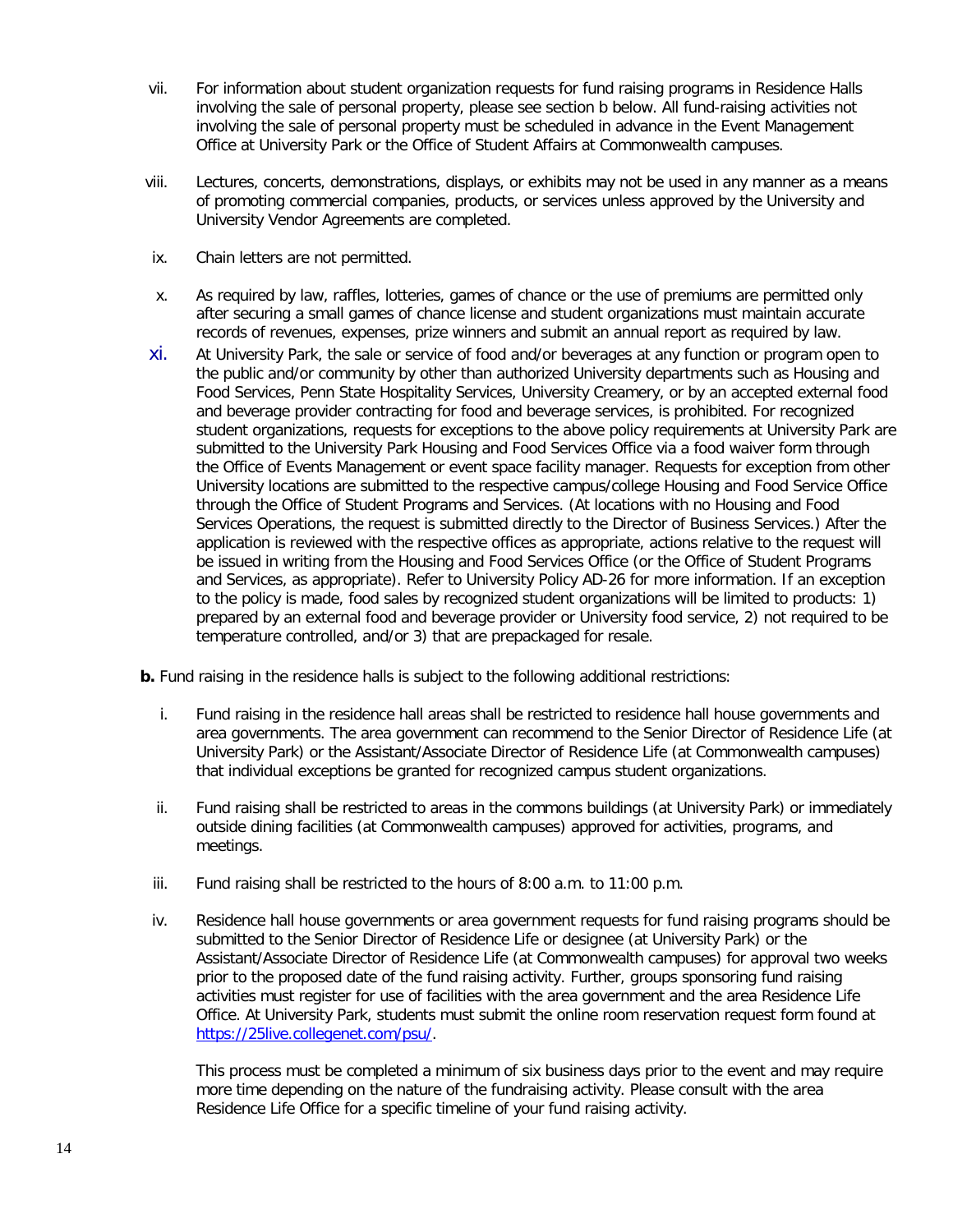- v. In the residence hall buildings, fund raising that takes place door-to-door, in dining rooms, or snack bars is prohibited.
- **c.** Fund raising in non-residence hall campus locations is subject to the following additional restrictions:
	- i. Fund raising activities of recognized student organizations shall be conducted at locations authorized by the Event Management Office at University Park and the Office of Student Affairs at Commonwealth campuses.
	- ii. Fund raising activities shall be restricted to the hours of 8:00 a.m. to 2:00 a.m. unless an exception is given by the Director of Student Activities at University Park or the Chief Student Affairs Officer (or his/her designee) at Commonwealth Campuses.
- **d.** At University Park, all recognized student organizations sponsoring programs for which an admission fee is charged, are subject to the following restrictions:
	- i. Appropriate University facilities should be scheduled in advance. Existing procedures for scheduling and use of University facilities should be followed.
	- ii. The treasurer of each sponsoring organization is charged with the overall responsibility for the proper handling of generated income from programs.
	- iii. The treasurer of Associated Student Activities (ASA) is responsible for the enforcement of University policies and rules governing student organization programming for which an admission fee is charged.
	- iv. All programs sponsored by student organizations with an admission fee are required to have preprinted, consecutively numbered tickets. Tickets must be obtained through the free ticketing service provided by the HUB-Robeson Center's Marketing Office, unless the venue hosting the event can provide ticketing service in accordance with the other policies outlined here.
	- v. The program income generated from ticket sales must be deposited into the student organization's ASA account during the first regular business day following completion of the program. All unused tickets must accompany each deposit of funds.
	- vi. Ticket accountability will be traced through the ticket request form and must be signed off by an ASA staff member.
- **e.** At Commonwealth campuses, all recognized student organizations that sponsor events or programs for which an admission fee is charged are subject to the following conditions:
	- i. Facilities must be scheduled with approval of the Office of Student Affairs/Office of Student Life.
	- ii. Ticket sales and ticket accountability procedures are to be established. Refer to the SGA Fiscal Policy and Procedure Manual, Exhibit A for the ticket accountability form.
	- iii. All generated income is to be deposited within the appropriate cost center, along with the necessary forms, including a ticket accountability report form.

**4**. As a service to University Park RSO's, the Penn State Federal Credit Union is available to provide change for RSO's that have a table for a fundraising event which occurs in the HUB-Robeson Center between 9am-4pm Monday through Friday. The RSO must come to ASA prior to the event to fill out a PSFCU Change Voucher Request form which must be signed and dated by a staff member at ASA. The completed form shall then be dropped off at the credit union by the RSO. The form will be kept on file at the credit union and any student listed on the form may obtain change at any time during the event. A valid PSU ID is required by the credit union in order to obtain change.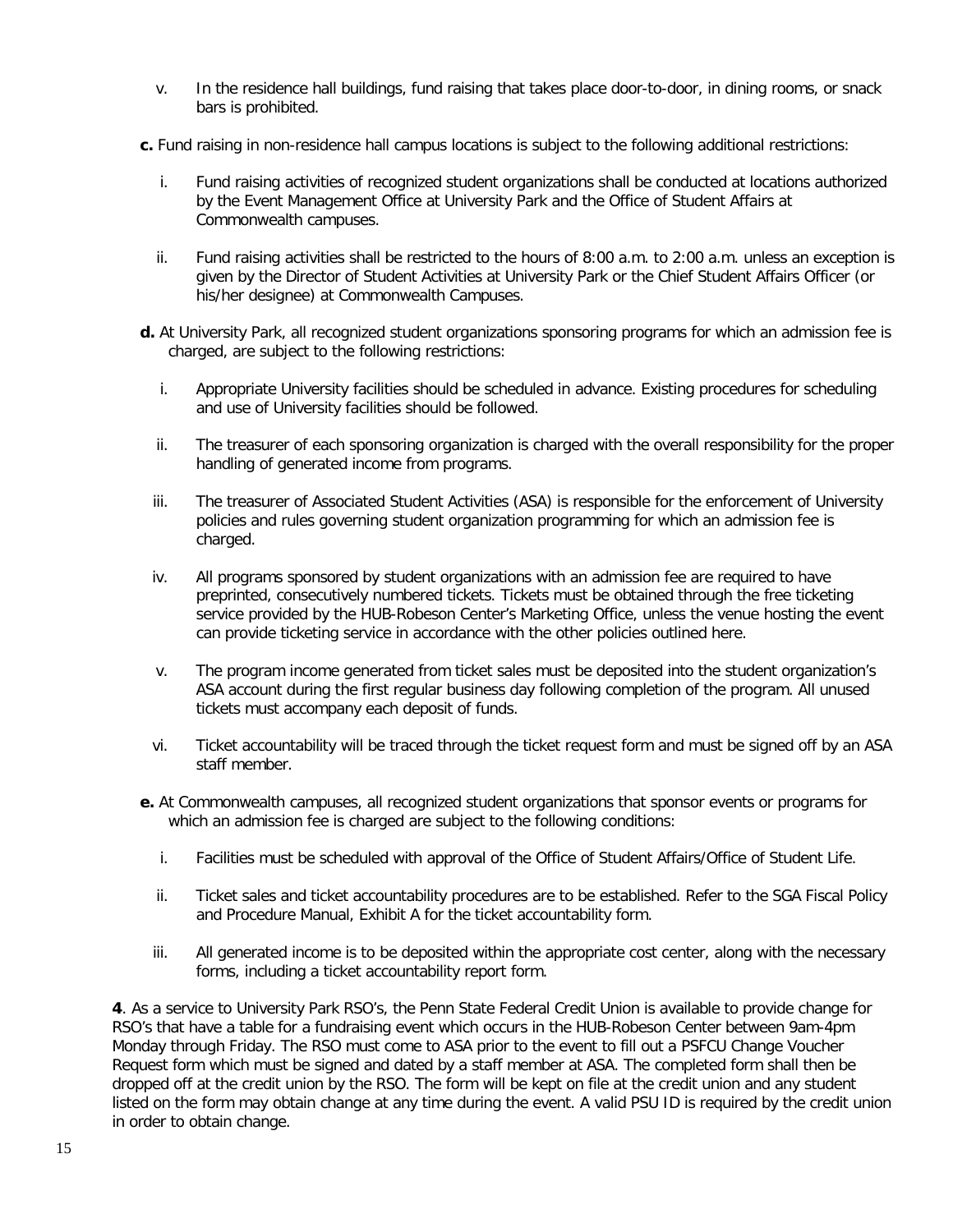## <span id="page-15-0"></span>**E. SOLICITATION ON CAMPUS**

- **1.** Solicitation activities shall be defined as
	- **a.** Donations without products or services being rendered.
	- **b.** Activities that raise funds through direct sale of merchandise or service for the benefit of non-University charitable organizations.

**2.** Recognized student organizations and residence hall house governments desiring to solicit funds for non-University charitable organizations that they deem worthy of support may do so subject to the following restrictions:

- **a.** All charities will require verification of their existence to the satisfaction of the University;
- **b.** All solicited proceeds must be deposited promptly in the ASA Solicitation Account or with the appropriate student government account;
- **c.** The University will take appropriate precautions to protect soliciting groups and potential contributors from undue outside pressure from professional fund raisers.

(Please refer to the Student Guide to General University Policies and Rules 2017-2018 or University Policy Manual, AD-6, AD-26, and AD-27 for more information)

- **3.** Solicitation in the residence halls is subject to the following additional restrictions:
	- **a.** Solicitation activities shall be restricted to recognized student organizations and residence hall house/area governments and must be conducted on behalf of charitable organizations.
	- **b.** Solicitation activities by recognized student organizations (other than house or area governments) must comply with University policy and meet all University requirements to be approved by the area government.
	- **c.** Solicitation activities shall be restricted to areas in the commons buildings (at University Park) or the dining facilities (at Commonwealth campuses) approved for activities, programs, and meetings.
	- **d.** Solicitations shall be restricted to the hours of 8:00 a.m. to 11:00 p.m.
	- **e.** Any eligible soliciting group must register for the use of facilities with the area government and area Residence Life Office using the "Terms and Conditions for Reservations and use of Common Area Spaces and Residence Hall Complexes" form found in the area Residence Life Offices at the Commonwealth Campuses or the online reservation form at University Park [\(https://25live.collegenet.com/psu/\)](https://25live.collegenet.com/psu/). This process must be completed a minimum of six business days prior to the event.
	- **f.** Solicitation in residence hall buildings that takes place door-to-door or in dining facilities or the snack bars is prohibited.

**4.** Solicitation in non-residence hall campus locations is subject to the following additional restrictions and is authorized by the Event Management Office at University Park and the Office of Student Affairs at Commonwealth campuses:

- **a.** Solicitations shall be conducted only at authorized locations.
- **b.** All solicitation by recognized student organizations must be scheduled in advance.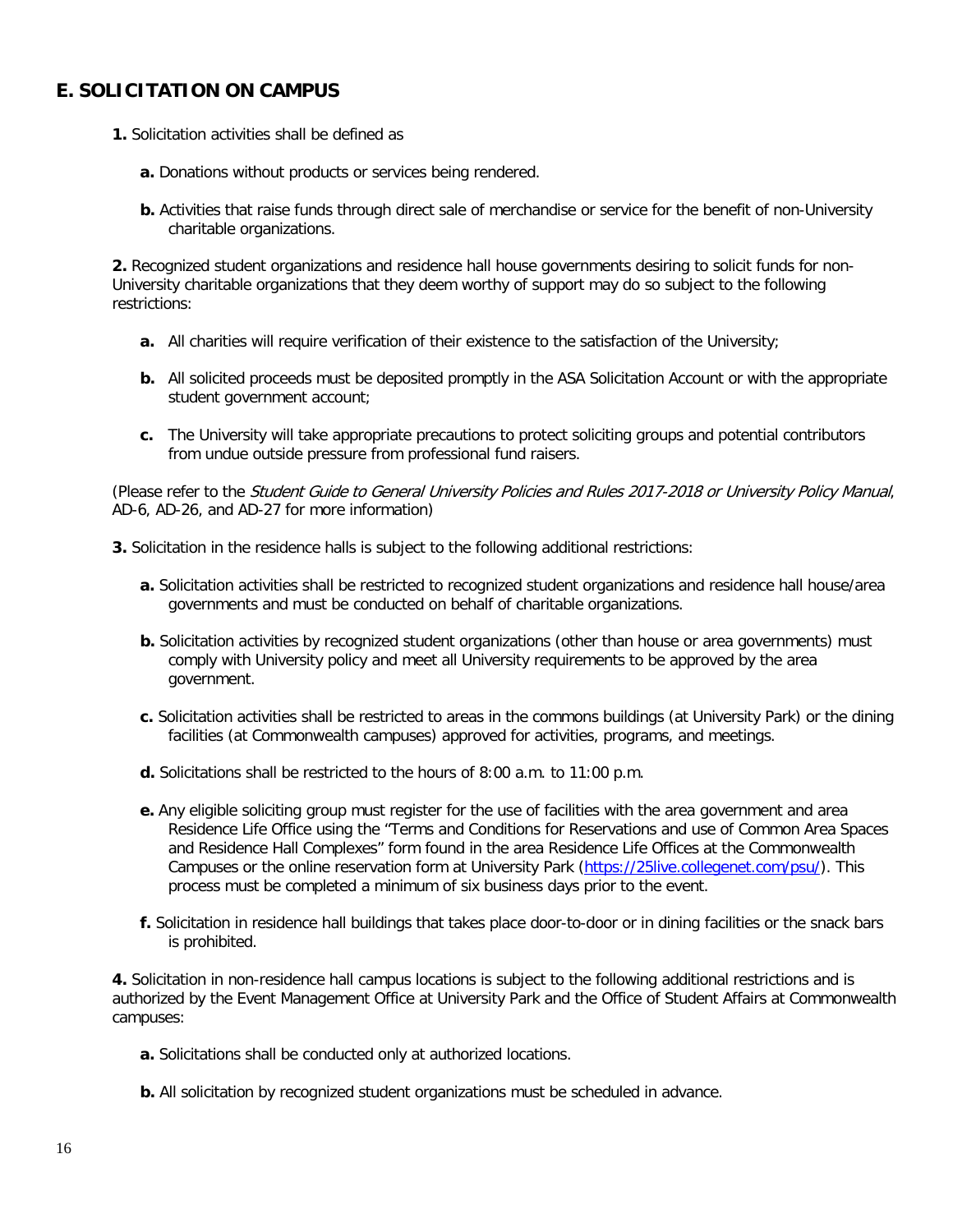**c.** At all locations, solicitors for a specific activity must be active members of the recognized student organization conducting the solicitation. Non-University interests must be sponsored by a recognized student organization. Incorporation of non-University interests may necessitate the use of a University Vendor Agreement to articulate the relationship between the recognized student organization and the other party. This determination will be made by the Director of Student Activities or his/her designee.

## <span id="page-16-0"></span>**F. CANVASSING IN UNIVERSITY RESIDENCE HALLS**

- 1. At University Park:
	- **a.** Canvassing shall be defined as any effort to influence opinions, gain support, or promote a particular cause or interest, specifically excluding any solicitation or fund raising as defined by current University policy. Surveys are not considered canvassing for purposes of this policy.
	- **b.** Students, student organizations, residence hall house governments and area governments, and outside interests are eligible to canvass in the residence halls.
	- **c.** Canvassing may not occur in individual residence areas unless approved by a majority vote of the residents of that area.
	- **d.** Canvassing may occur in the commons buildings with approved space/table reservation. Canvassing may not occur in residence hall dining areas.
	- **e.** Canvassing shall be restricted to the hours of 11:00 a.m. to 11:00 p.m.
	- **f.** Any canvassing in the residence hall buildings must register with the Area Assistant Director not less than twenty-four hours prior to the canvass and must agree to comply with all provisions of canvassing regulations before canvassing may begin. A canvasser who is not a resident of the building in which door to door canvassing is taking place must be escorted by a resident of the building at all times.
	- **g.** Any canvassing in the commons buildings must have a formal space/table reservation and follow the terms and conditions for reservations and use of common area spaces in the residence hall complexes. This reservation process takes a minimum of five business days to complete and can be completed in the Area Residence Life Offices.
	- **h.** When contacting students in their rooms, canvassers must knock before entering, identify themselves, announce their specific purpose, enter an individual room only with the expressed consent of the resident, and leave immediately if the resident so requests.
	- **i.** Canvassers must abide by all University rules and regulations. Violators will be subject to referral to the Office of Student Conduct and/or civil or criminal prosecution.
- 2. At Commonwealth campuses:
	- **a.** Canvassing in campus residence areas shall be defined as any effort to influence opinions, gain support, or promote a particular cause or interest, specifically excluding any solicitation or fund raising as defined by current University policy. Surveys are not considered canvassing for purposes of this policy.
	- **b.** Students, student organizations, residence hall house governments and area governments, and outside interests are eligible to canvass in the residence halls.
	- **c.** Canvassing may not occur in individual residence areas unless approved by a majority vote of the residents of that area.
	- **d.** Canvassing may occur in the commons buildings with approved space/table reservations. Canvassing may not occur in residence hall dining area.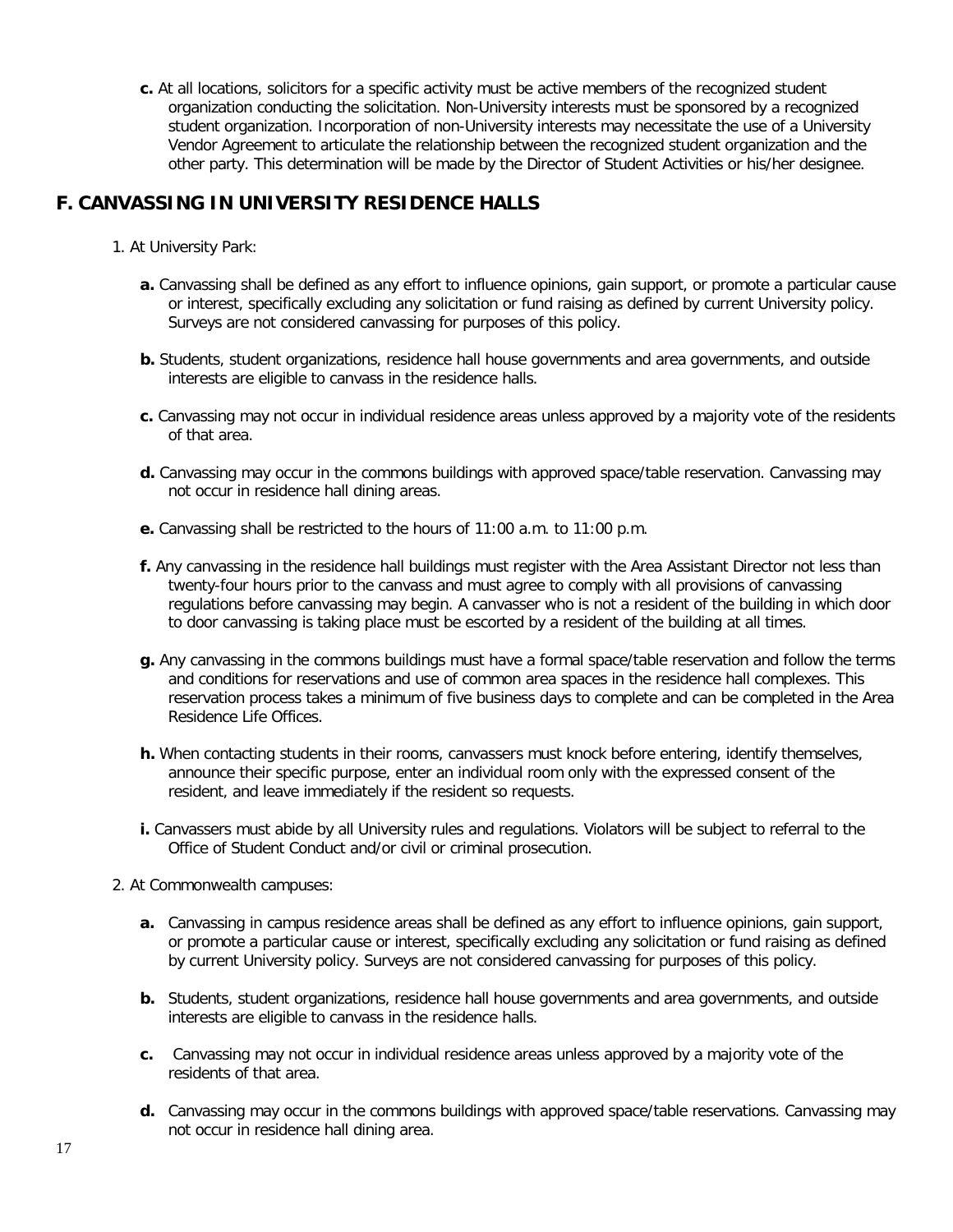- **e.** Canvassing shall be restricted to the hours of 11:00 a.m. to 11:00 p.m.
- **f.** Any canvassing in the residence hall buildings must be registered with the Assistant/Associate Director of Residence Life not less than twenty-four hours prior to the canvass and must agree to comply with all provisions of canvassing regulations before canvassing may begin. A canvasser who is not a resident of the building in which door to door canvassing is taking place must be escorted by a resident of the building at all times.
- **g.** Any canvassing in the commons buildings must have a formal space/table reservation and follow the terms and conditions for reservations and use of common area spaces in the residence hall complexes. This reservation process takes a minimum of five business days to complete and can be completed in the residence life office.
- **h.** When contacting students in their rooms, canvassers must knock before entering, identify themselves, announce their specific purpose, enter an individual room only with the expressed consent of the resident, and leave immediately if the resident so requests.
- **i.** Canvassers must abide by all University rules and regulations. Violators will be subject to loss of canvassing privileges, University disciplinary action, and/or civil or criminal prosecution.
- **j.** Additional provisions may be established at individual campuses through procedures regularly used for the formation of local policies.

## <span id="page-17-0"></span>**G. CLOSING AN ASA ACCOUNT**

In order to close an ASA account, the organization must first be listed as "Inactive" with the Office of Student Activities, located in 103 HUB.

**1.** Any remaining funds left in the account can be distributed according to the organization's consensus. The organization must state how it wants the funds to be distributed in a letter format and have all officers sign the letter (including the advisor if the organization has one). If the funds are to be dispersed to more than one entity, each entity receiving funds must be listed as well as the dollar amount to be dispersed.

- **a.** If donating the remaining funds to another student organization, attach the letter to a Transfer Request form and submit the completed form to ASA. Once submitted, the funds will be distributed, and ASA will close the account.
- **b.** If donating the remaining funds to an outside charity, attach the letter to a Check Request form and submit the completed form to ASA. ASA will process a check and then close the account. The check can be picked up by the treasurer or mailed directly to the charity (please include a separate letter to send with the check).
- **c.** If dispersing the funds among the remaining officers in the organization, ASA will process the cash award forms. These funds will be deposited into each recipient's bursar account. If the amount to be disbursed is greater than \$500, the officers must work with ASA and the Office of Student Activities to determine the appropriate disbursal. Once the funds are dispersed, ASA will close the account.

**2.** ASA will transfer the funds from an inactive organization into a centralized holding account. If, in the future, the organization becomes active again, the organization must ask the Senior Director of the HUB-Robeson Center to reinstate that balance. The Senior Director will make these decisions on a case-by-case basis.

<span id="page-17-1"></span>**3.** If another circumstance exists that does not fit into one of the above scenarios, the Office of Student Activities may need to approve what is being requested. This is determined on a case-by-case basis.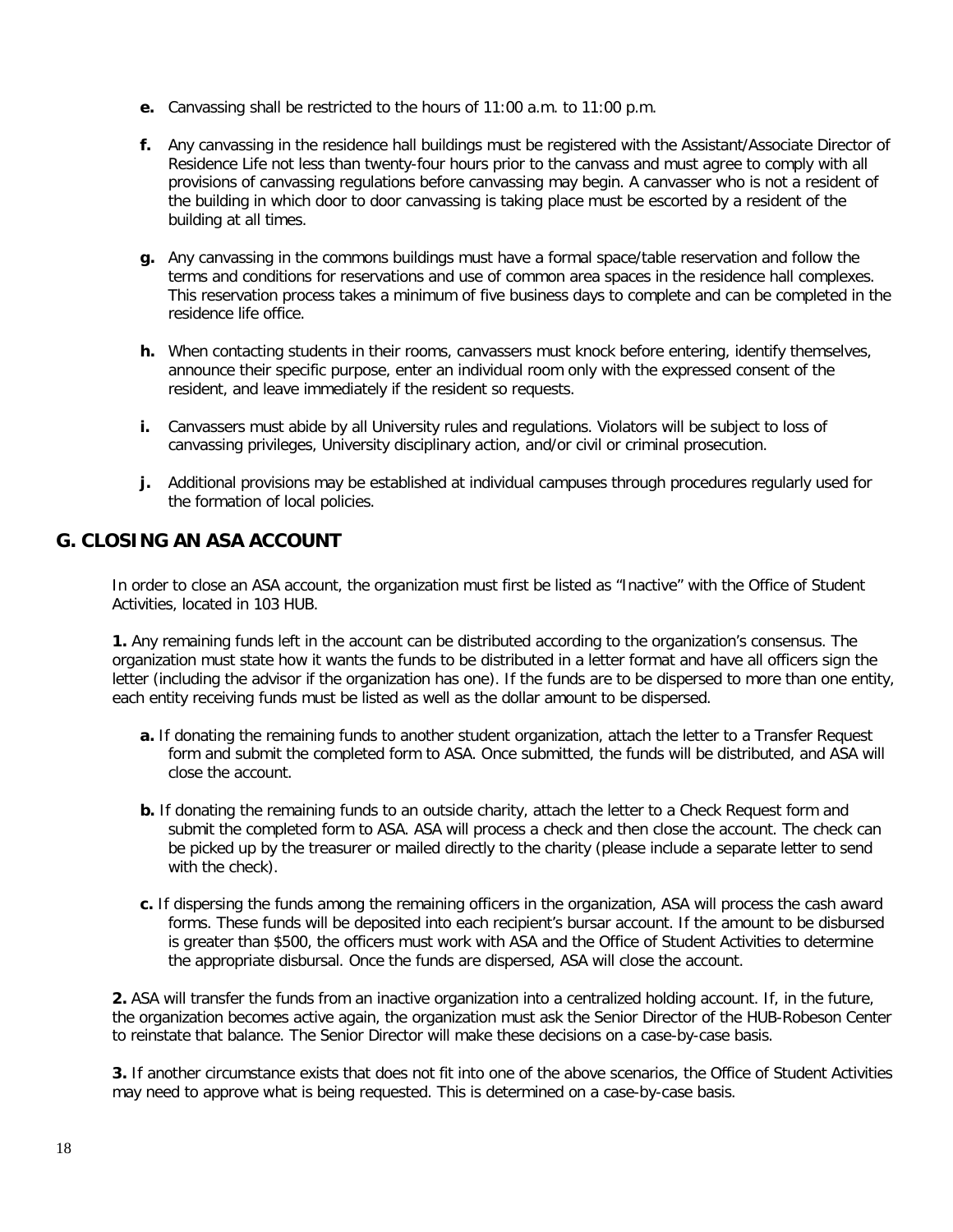## **(III) PUBLICATIONS AND OTHER COMMUNICATION MEDIA**

**A.** The direct supervision of the operation of any student organization whose primary recognized function is the maintenance of a communication medium shall be vested in a board of directors, which will be composed of student and faculty members. The method of selection of this board shall be specified in the constitution of the organization. At Commonwealth campuses, a single board of directors responsible for supervising the operations of all student communications media on campus may be set up in lieu of separate boards of directors for each medium. The method of selection and the terms of office for board members, who shall be full-time students and faculty members, shall be developed with the concurrence of the SGA and the Chancellor. A yearly update of Board of Directors membership must be submitted to the Office of Student Activities with the renewal application.

**B.** The publication by students of any printed matter bearing the name of the University or purporting to emanate from it must be a publication produced by a recognized student organization, the name of which must appear on the publication. Printed matter published by students of The Pennsylvania State University may be sold on campus only if it is produced or sold by a recognized student organization.

**C.** Publications of recognized student organizations may be sold or distributed in University Park at locations authorized by the HUB-Robeson Center and, on Commonwealth campuses, at locations authorized by the Chief Student Affairs Officer (or his/her designee). Publications not produced or published by recognized student organizations may be sold only by recognized organizations and only at locations authorized by the previously identified University offices. Student organizations that publish, sell, or distribute printed or otherwise reproduced materials on the campus shall be responsible for those materials in the areas of libel, invasion of privacy, and obscenity to the civil authorities, the appropriate University authorities, or both. The standards of the University in the areas of libel, invasion of privacy, and obscenity shall conform to the principles of civil law.

## **(IV) INFORMATION TECHNOLOGY**

## <span id="page-18-1"></span>**A. OBTAINING A WEB ADDRESS**

<span id="page-18-0"></span>1. Student organizations may utilize web space through [http://sites.psu.edu.](http://sites.psu.edu/) Sites at Penn State is powered by WordPress, a personal publishing platform. When an organization is registered, it must choose a domain name (URL). Web site URLs are in format <http://sites.psu.edu/> + "the name of your choosing". Social fraternities and sororities will use the domain [http://greeks.psu.edu/+](http://greeks.psu.edu/) "the governing council" + "the name of your choosing". Only Penn State web space can be listed in the Student Organization Directory, external sites cannot be listed. All web space must adhere to the guidelines set forth by the University: http://guru.psu.edu/policies/AD52.html</u>. Organizations may not change domain names (URLs). Exceptions to this policy may be granted to the University Park Undergraduate Association (UPUA), the Graduate Student Association (GSA), the Council of Commonwealth Student Governments (CCSG), and organizations that are registered as University Affiliate organizations.

**2.** Recognized student organizations that use the [http://sites.psu.edu](http://sites.psu.edu/) platform must adhere to the University Privacy Policy AD 53 [\(https://guru.psu.edu/policies/AD53.html\)](https://guru.psu.edu/policies/AD53.html) and are not permitted to store the personally identifiable information (PII) of any student, faculty, staff, vendor, etc., unless the information is redacted or encrypted.

## <span id="page-18-2"></span>**B. USE OF DIRECTORY INFORMATION**

**1.** The contact information included in the Student Organization Directory is intended for the sole purpose of communicating with student organization representatives regarding membership, events specific to the purpose and mission of each respective group, or other business related specifically to the function of each respective group.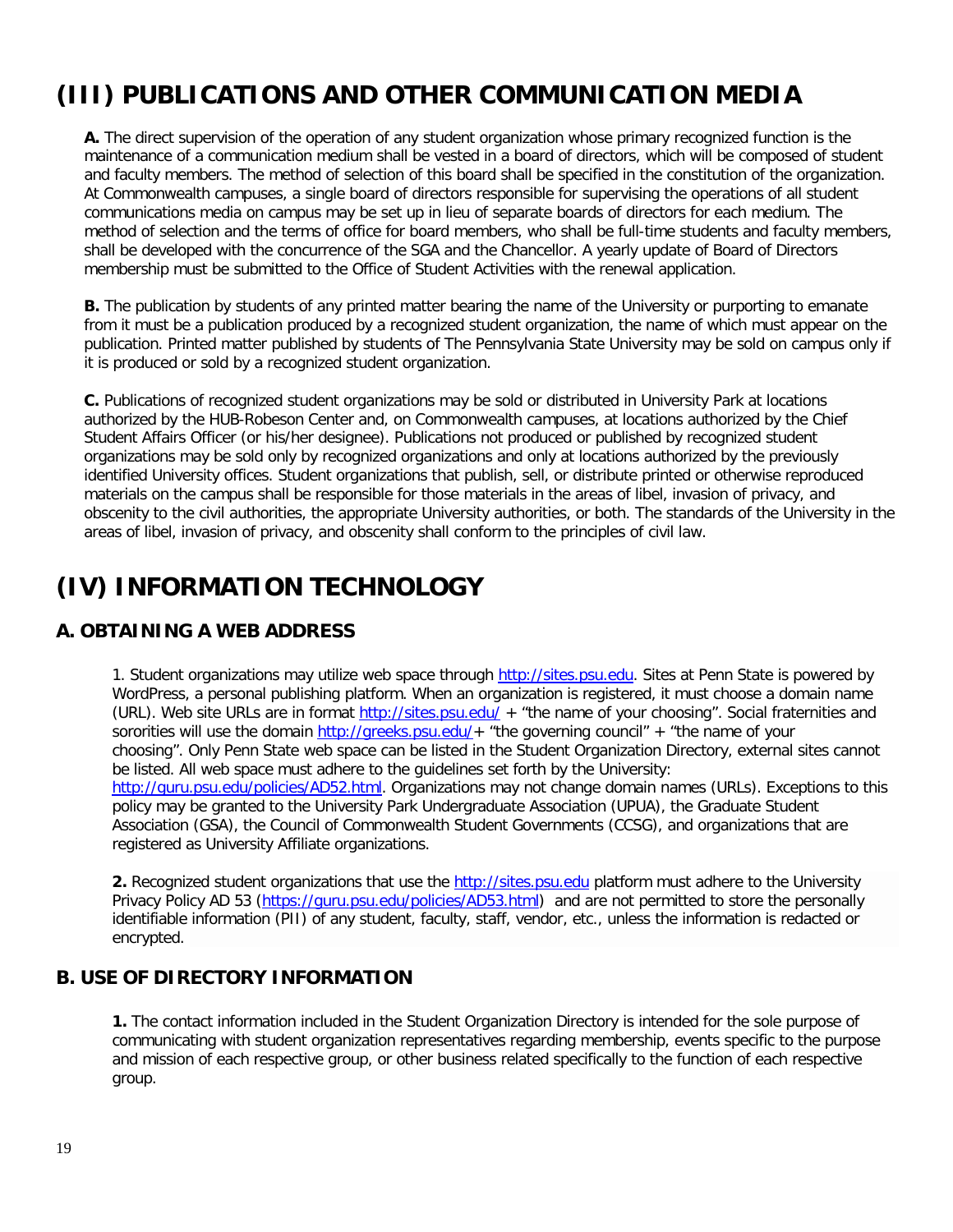**2.** Any other use of email addresses, phone numbers, or other contact information requires prior approval from the Office of Student Activities, located in room 103 HUB-Robeson Center.

**3.** Examples of uses that require prior written approval include, but are not limited to: solicitation; political campaigning; advertising; or other mass-communication unrelated to specific respective functions of the groups.

**4.** See University [policy AD 56](http://guru.psu.edu/policies/AD56.html) for more information regarding group e-mailing regulations.

#### <span id="page-19-0"></span>**C. RESPONSIBLE USE**

**1.** Organizations are expected to follow all University policies regarding use of technology. A list of existing policies specific to Information Technology can be found at:[http://its.psu.edu/about/policies/its-web-services](http://its.psu.edu/about/policies/its-web-services-policy)[policy](http://its.psu.edu/about/policies/its-web-services-policy)

<span id="page-19-1"></span>2. Organizations/Persons found in violation of any policy may be referred to the Student Organization Conduct Committee or the Office of Student Conduct.

## **(V) SPONSORING EVENTS ON CAMPUS**

## **A. AT UNIVERSITY PARK**

**1.** Student organizations planning programs and events in which they will be reserving space through the Event Management Office are required to complete a Student Program Registration and Facility Request Form in 125 HUB-Robeson Center or reserve their event space online at [https://25live.collegenet.com/psu/.](https://25live.collegenet.com/psu/) The purpose of this form is to gather information about the event/program a group is sponsoring and provide guidance on policies and procedures required for planning the event/program, such as working with minors and programs requiring contracts.

**2.** The following types of activities will require completion of the Program Registration and Facility Request Form or its online equivalent:

- **a.** Information tables on ground floor of HUB-Robeson, if the group will be:
	- i. Collecting money (either donations or selling products)
	- ii. Conducting commercial activities
	- iii. Holding giveaways
- **b.** Events/programs seeking UPAC funding.
- **c.** Events/programs in which groups have to reserve space through the Event Management Office.

**3.** Groups planning regular organizational meetings are not required to complete the Program Registration and Facility Request form. Organizational meetings can be scheduled online at [https://25live.collegenet.com/psu/.](https://25live.collegenet.com/psu/) For general classroom space, you must complete a form in the Event Management Office.

**a.** Organizations who are utilizing regularly scheduled meetings to implement programs must register those individual meetings as stand-alone programs.

**4.** Programs sponsored by recognized student organizations involving minors must comply with University Policy AD-39 [\(http://guru.psu.edu/policies/AD39.html\)](http://guru.psu.edu/policies/AD39.html).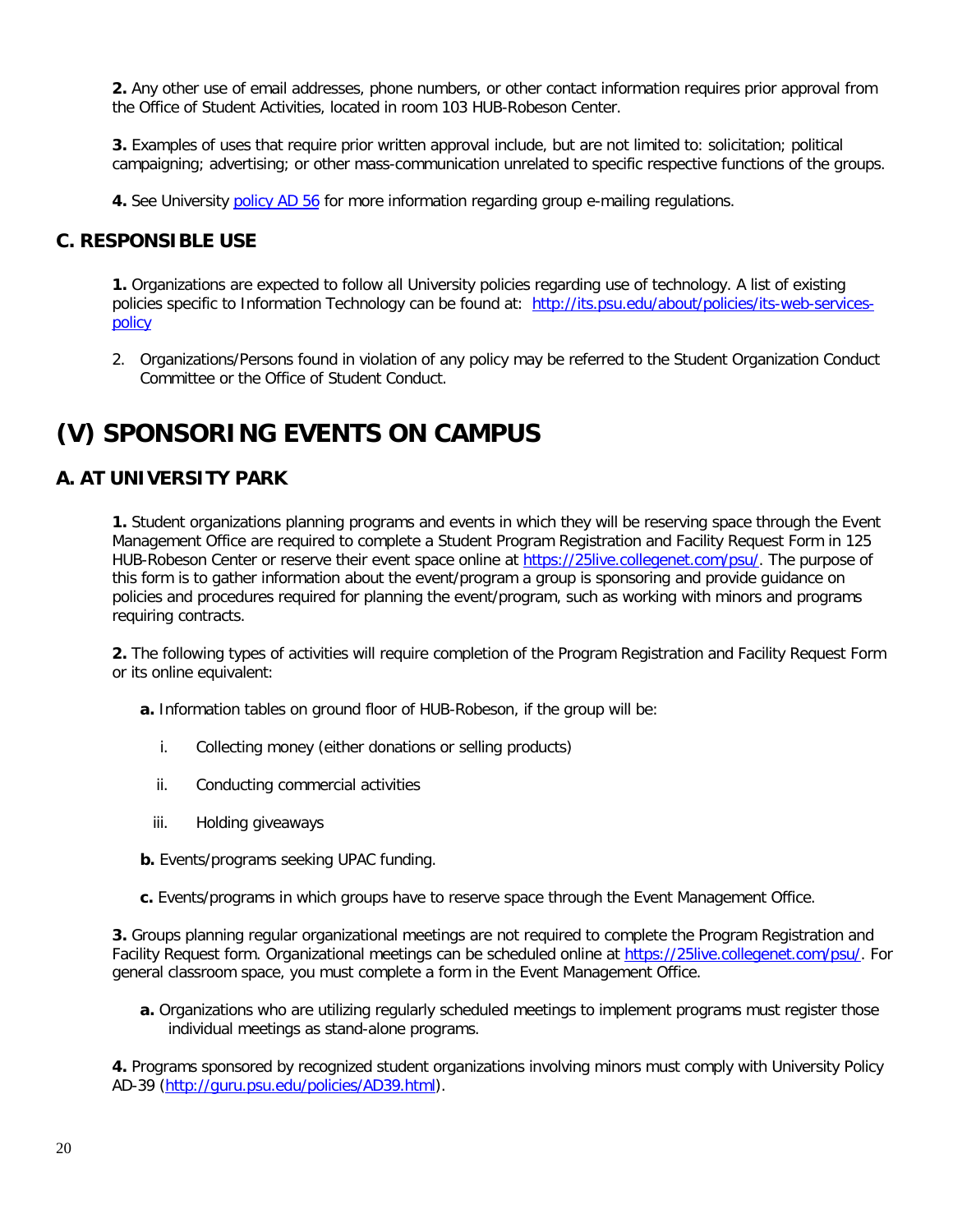**5**. All events/programs, sponsored by a recognized student organization, which contain sexually explicit or graphically violent material will need to be reviewed in advance by the Director of Student Activities or his/her designee at University Park or the Chief Student Affairs Officer (or his/her designee) at Commonwealth campuses before the request for space will be approved. The group requesting the use of University space may need to agree to certain accommodations before space will be assigned.

**6.** When reserving a facility to show movies or use copyrighted materials, a release form or letter giving the student organization approval to show the movie in public or use the material must be provided to the Event Management Office prior to the release of the room.

## **B. At COMMONWEALTH CAMPUSES**

<span id="page-20-0"></span>The Student Government Association (SGA) or the Student Programming Board shall be the co-sponsor of studentinitiated and student-funded public entertainment events held on campus for which admission is charged or donations received, and involving contracts in the amount of \$500 or more and anticipated attendance of 500 or more. With the approval of the Office of Student Affairs/Office of Student Life and the SGA, other recognized organizations may cosponsor public entertainment events. Such public entertainment events are subject to the concurrence and approval of the Chief Student Affairs Officer and the Chancellor.

## **(VI) USE OF UNIVERSITY FACILITIES, GROUNDS and PROPERTY**

(Please refer to the Student Guide to General University Policies and Rules 2014-2015, and/or University Policy Manual, AD-1, AD-2, AD-15, AD-21, AD-51 and SY-44 for more information)

## <span id="page-20-1"></span>**A. AUTHORIZED USERS**

- **1.** Scope and Purpose
	- **a.** The following regulations provide the basis for authorization for use of University grounds and facilities and establish procedures for such authorized uses. The rights, obligations, and liabilities of authorized users and of other persons seeking to use the campus are defined below. While on University property, persons who are not students or employees of the University are required to adhere to the standards of conduct applicable to members of the University community and to abide by University policies and regulations. The University may require student, staff, or faculty identification for admission to events scheduled in University facilities. The purpose of these regulations is to facilitate the effective use and enjoyment of the facilities of the campus as an educational institution, and to ensure the right of free expression and advocacy. Orderly procedures are necessary to promote use of facilities and free expression and advocacy, in order to conserve and protect facilities for educational use, and to minimize potential conflict between the right of free expression and the rights of others. Further, these regulations exist to prevent possible interference with University functions and responsibilities as an educational institution.
	- **b.** The word "commercial" as used in the following regulations means any activity or event that results in a personal financial gain to the vendor or organization. Activities shall not be deemed commercial if vendors were invited by a student organization, the activity was approved and appropriate vendor agreements were completed.
- **2.** Scheduling and Use of University Facilities, Grounds and Property
	- **a.** Conditions for use of University Facilities, Grounds and Property:
		- i. Assurance that all University regulations, local, state, and federal laws concerning fire and safety regulations, property or equipment use, security, and conduct can and will be followed.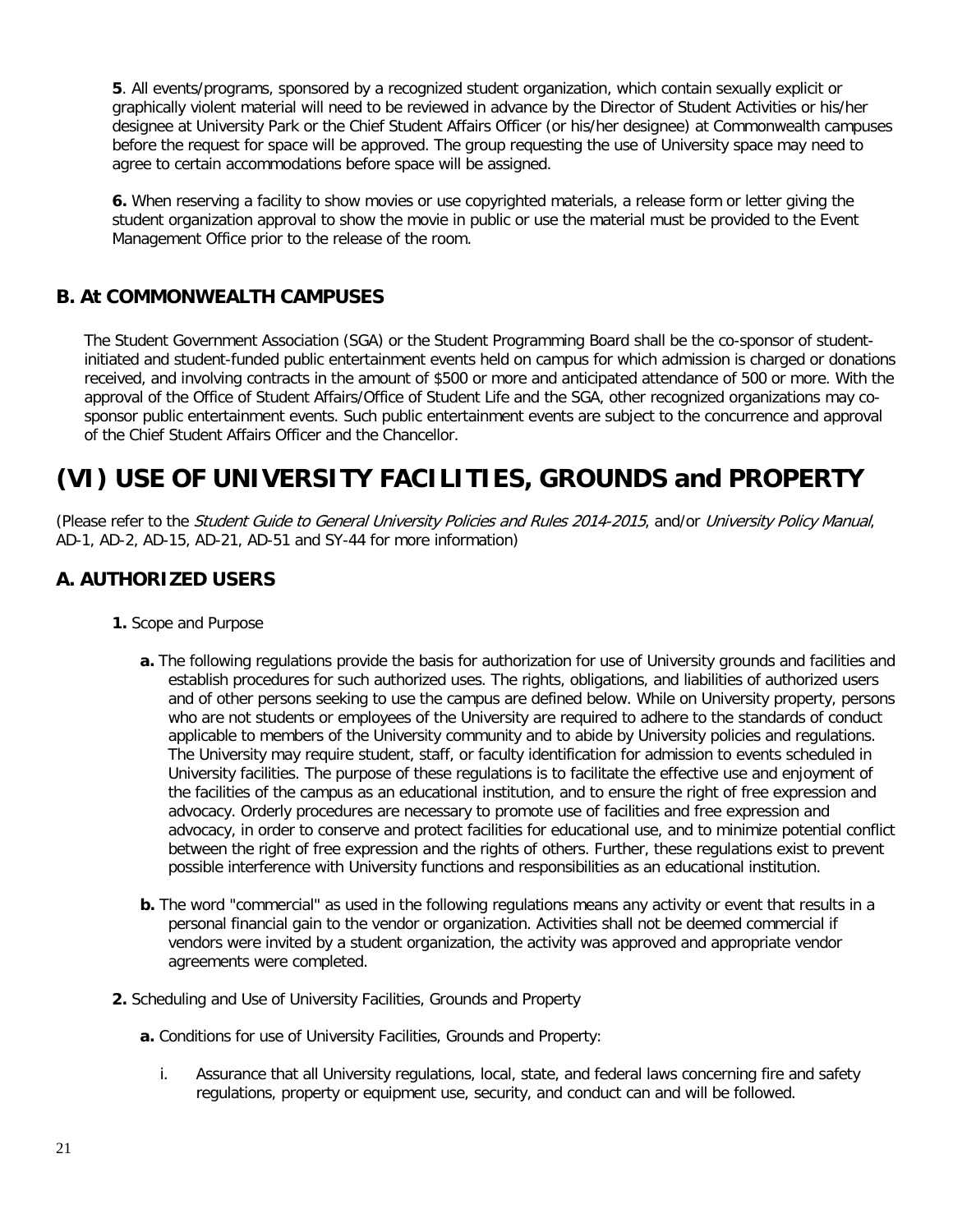- ii. Assurances that any financial obligations arising from the activity can and will be satisfied by the sponsor.
- iii. Precautions to assure the physical safety and health of the participants.
- iv. Coordination of timing of each event to prevent conflict with previously scheduled activities.
- v. No person or group other than the reserving sponsor may use the reserved space.
- vi. Recognized undergraduate student organizations shall not serve alcoholic beverages at any oncampus functions.
- vii. Recognized graduate student organizations may serve alcoholic beverages at on-campus locations as approved by the University.
- viii. Any graduate student organization requesting the use of alcoholic beverages in areas open to the public must send their request to the Assistant Vice President of Student Affairs or her/his designee for review. After review, appropriate requests will be forwarded to the appropriate administrative office for approval as set forth in University policy AD-18.
- ix. No recognized student organization may schedule or sponsor any events on or off campus beginning at 8 a.m. Saturday after the last day of classes, through 8 a.m. the Monday following final exams. Ceremonial events with the purpose of honoring graduating seniors are permitted during finals week. Participation in events scheduled by conference, regional, or national affiliates is also permitted during this time. Exceptions to this policy can be made by the Director of Student Activities (or his/her designee) and the Chief Student Affairs Officer (or his/her designee) at Commonwealth campuses.
- **3.** Charges for Use of University Facilities
	- **a.** For events at which admission is free or no donations solicited, the University may charge, based on the cost to the University, for:
		- i. Special arrangements needed by the user of the facility that impose identifiable costs on the University.
		- ii. Identifiable increments to the University's operating or overhead expense imposed by the use of the facility.
		- iii. Events after building closing hours or on weekends; the University also may impose costs necessary to assure adequate protection of University buildings and facilities.
	- **b.** For events at which admission is charged or for which donations are solicited, the University may charge rental charges for its facilities as well as for charges indicated in Section (VI)A.3.a. above.
	- **c.** Records showing the events for which charges were made by the University and the amount and basis of the charges will be public information.
- **4.** Use of University Facilities by Non-University Speakers or Performers
	- **a.** A student organization inviting and providing compensation (honoraria, travel expenses, meals, etc.) to a non-University person to speak or perform at a meeting or other event on the campus must complete a University Standardized Agreement before the event. At University Park students must contact the Program Registration Office, 125A HUB-Robeson Center to go through the Program Registration process. Deadlines regarding University Standardized Agreements will be determined during Program Registration.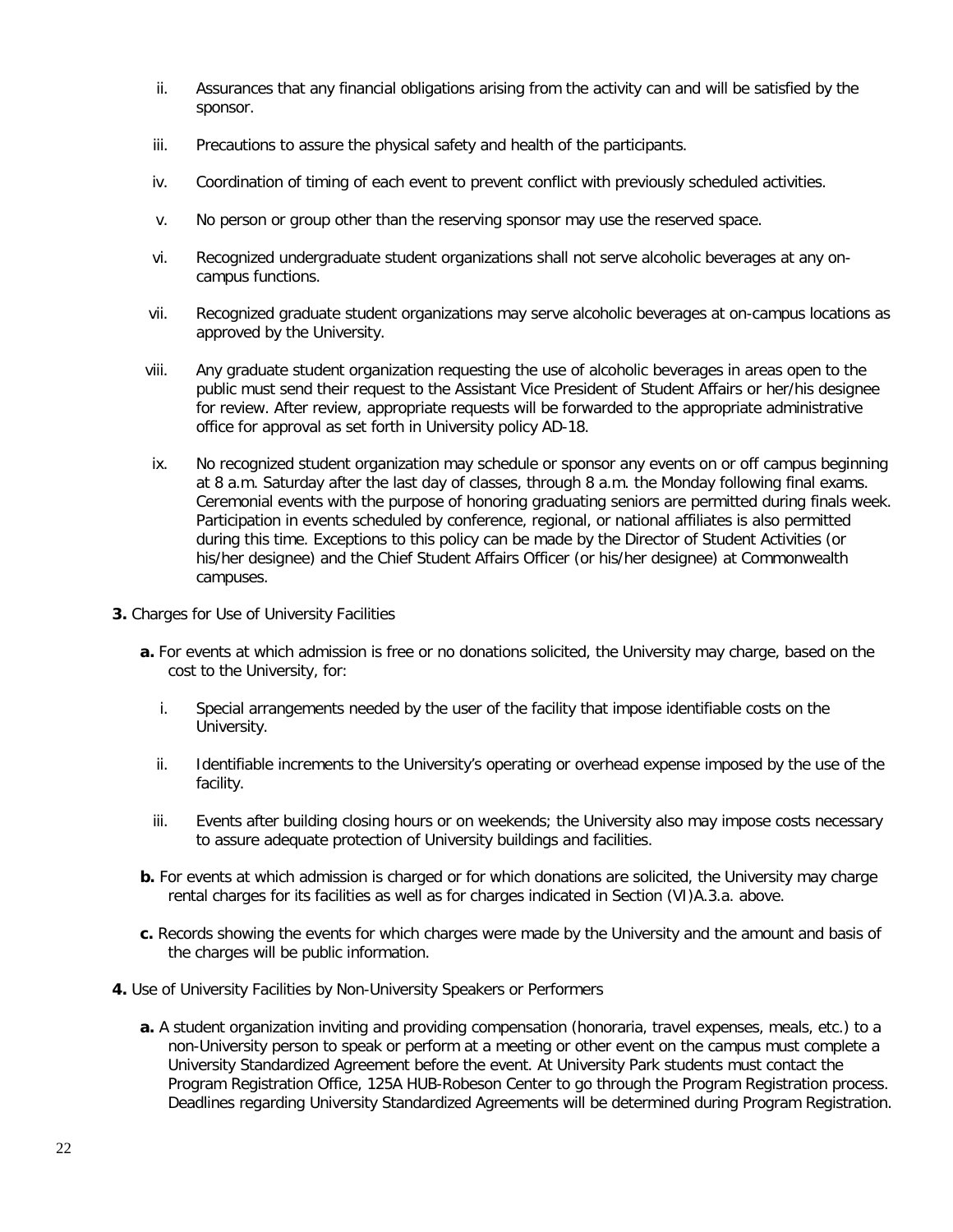At Commonwealth campuses student organizations need to contact the Office of Student Affairs/Office of Student Life for University Standardized Agreements and deadlines.

- **b.** In accordance with the free traditions of a university community, audiences shall be allowed to ask questions of speakers unless considerations of time, format, or the like indicate otherwise.
- **c.** At University Park, the President or the President's designee, and at Commonwealth campuses the Chancellor or the Chancellor's designee for such matters, may require that the event be chaired by a tenured member of the teaching or administrative staff. In such circumstances the University will assist the organization in securing a chairperson.
- **d.** At University Park, the President or the President's designee and at Commonwealth campuses, the Chancellor or the Chancellor's designee for such matters must approve the use of University facilities by non-University organizations, whether or not affiliated or acting jointly with sponsors authorized to use University facilities.
- **e.** It is assumed that all events are open to those wishing to attend unless previous publicity indicates these events are for students or members only.
- **5.** Outdoor Meetings and Other Events: Please refer to Policy AD-51 [\(http://guru.psu.edu/policies/AD51.html\)](http://guru.psu.edu/policies/AD51.html)
- **6.** Procedures for Reserving Facilities and Registering Events
	- **a.** Students/Student organizations must contact the Event Management Office at University Park or begin the process at [http://studentaffairs.psu.edu/hub/eventmanagement/.](http://studentaffairs.psu.edu/hub/eventmanagement/) At Commonwealth campuses, contact the office of the Chief Student Affairs Officer (or his/her designee).
- **7.** Posters, Notices, Handbills, Banners
	- **a.** Except as permitted herein, no poster, handbill, banner or any other form of announcement or statement may be placed on, attached to, or written on any structure or natural feature of the campus such as doors, poles, gates, fences, trees or other vegetation, windows, sides of buildings, the surface of walkways or roads, fountains, posts, waste receptacles, or stakes.
	- **b.** An individual or organization may have noncommercial announcements posted on the University's general purpose bulletin boards. General purpose bulletin boards are those bulletin boards not specifically labeled for or dedicated to a specific purpose. The names of all employees, students, and/or recognized student organizations must be prominently displayed on all announcements and banners.
	- **c.** An individual or organization may have a banner placed in one of the designated spaces in the following areas:
		- i. Osmond Lab
		- ii. HUB-Robeson Center

**d.** Placement of a banner in one of these areas will be permitted only upon prior approval of and subject to reasonable procedures and requirements regarding scheduling and use of these areas as developed by the University offices responsible for such areas. Information on these procedures and requirements should be obtained from the Event Management Office [\(http://studentaffairs.psu.edu/hub/eventmanagement\)](http://studentaffairs.psu.edu/hub/eventmanagement) or Office of University Relations.

**e.** Any student organization that defaces or damages any University property will be referred to the Student Organization Conduct Committee. Greek social fraternities or sororities will be referred to the Office of Fraternity and Sorority Life. Sidewalk chalk is not permitted on University property.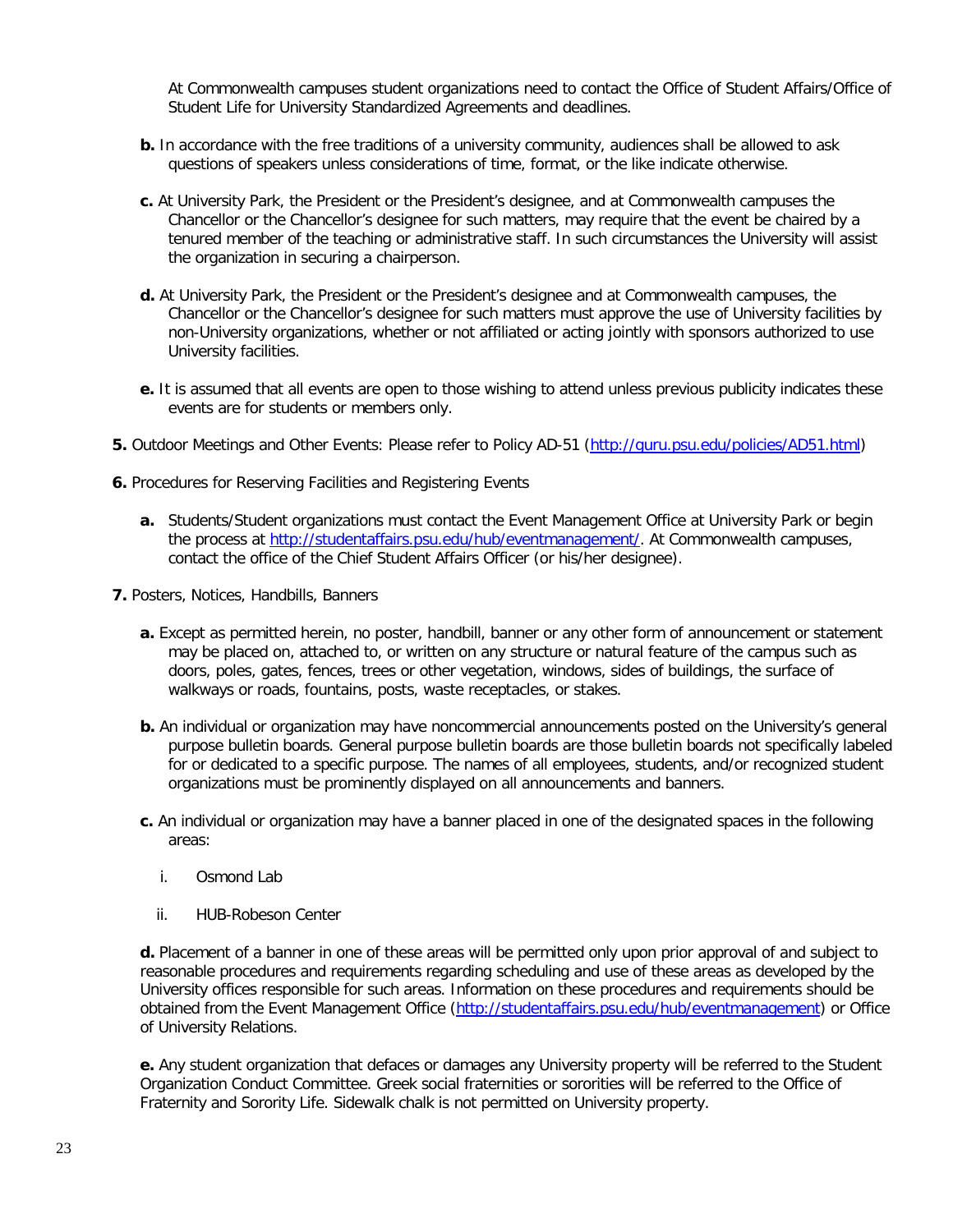## <span id="page-23-0"></span>**B. PROCEDURES FOR STUDENT ORGANIZATIONS**

- **1.** At University Park
	- **a.** Any recognized student organization wishing to sponsor student activities that require the use of University facilities must initiate its request with the Event Management Office or online at [https://25live.collegenet.com/psu/.](https://25live.collegenet.com/psu/) Recognized student organizations wishing to use the Pasquerilla Spiritual Center-Eisenhower Chapel (865-6548) and Residence Hall facilities must contact the appropriate offices directly or reserve space online at [https://25live.collegenet.com/psu/.](https://25live.collegenet.com/psu/)
	- **b.** A recognized student organization may reserve campus facilities only through one of its officers or a designated active member authorized to apply for such reservations.
	- **c.** Only individual students residing in on-campus housing and residence hall-based student groups are eligible to reserve space in the Commons areas (room and outdoor spaces). This includes individual students that belong to a recognized student organization, members of the Association of Residence Hall Students (inclusive of East Halls Residence Association, Eastview-Nittany Residence Association, North Halls Association of Students, Pollock Halls Residence Association, West Halls Residence Association, South Halls Residence Association), members of the National Residence Hall Honorary (NRHH), Housing and Food Services staff, and Residence Life staff (including Resident Assistants). Permission for the use of central lounges and community living areas must be received from the area Residence Life Office through the formal online space/table reservation process.
	- **d.** The authority for scheduling the use of the HUB-Robeson Center shall be delegated by the University to the Senior Director for the HUB-Robeson Center or his/her designee. The HUB-Robeson Advisory Board makes recommendations to the HUB-Robeson Center management in matters regarding the assignment of student organization office space.
	- **e.** The Event Management Office will assist recognized student organizations with the reservation of the HUB-Robeson Center.
	- **f.** The Event Management Office will contact various offices to assist recognized student organizations with the reservation of University facilities.
	- **g.** No reservation is complete until approved by the Event Management Office. These personnel may refuse to approve an application for reservation or may cancel a previously approved application for reservation if the conditions for use of University facilities have been violated or are unenforceable. Appeals of decisions may be made to the Senior Director of the HUB-Robeson Center.
	- **h.** Recognized student organizations, its officers, and any individual applying to reserve University facilities on behalf of an organization is responsible for:
		- i. Damages to the facilities used, including any financial loss to the University or a recognized student organization because of a temporary closing of facilities.
		- ii. Leaving University facilities in the same condition in which they were found at the beginning of the reserved time.
		- iii. Using equipment in the space only as authorized.
		- iv. Using the facilities for the purpose in which they were reserved for and only for the time reserved.
		- v. Any violations of University regulations and/or local, state, and federal laws that occur in connection with their use of the facilities: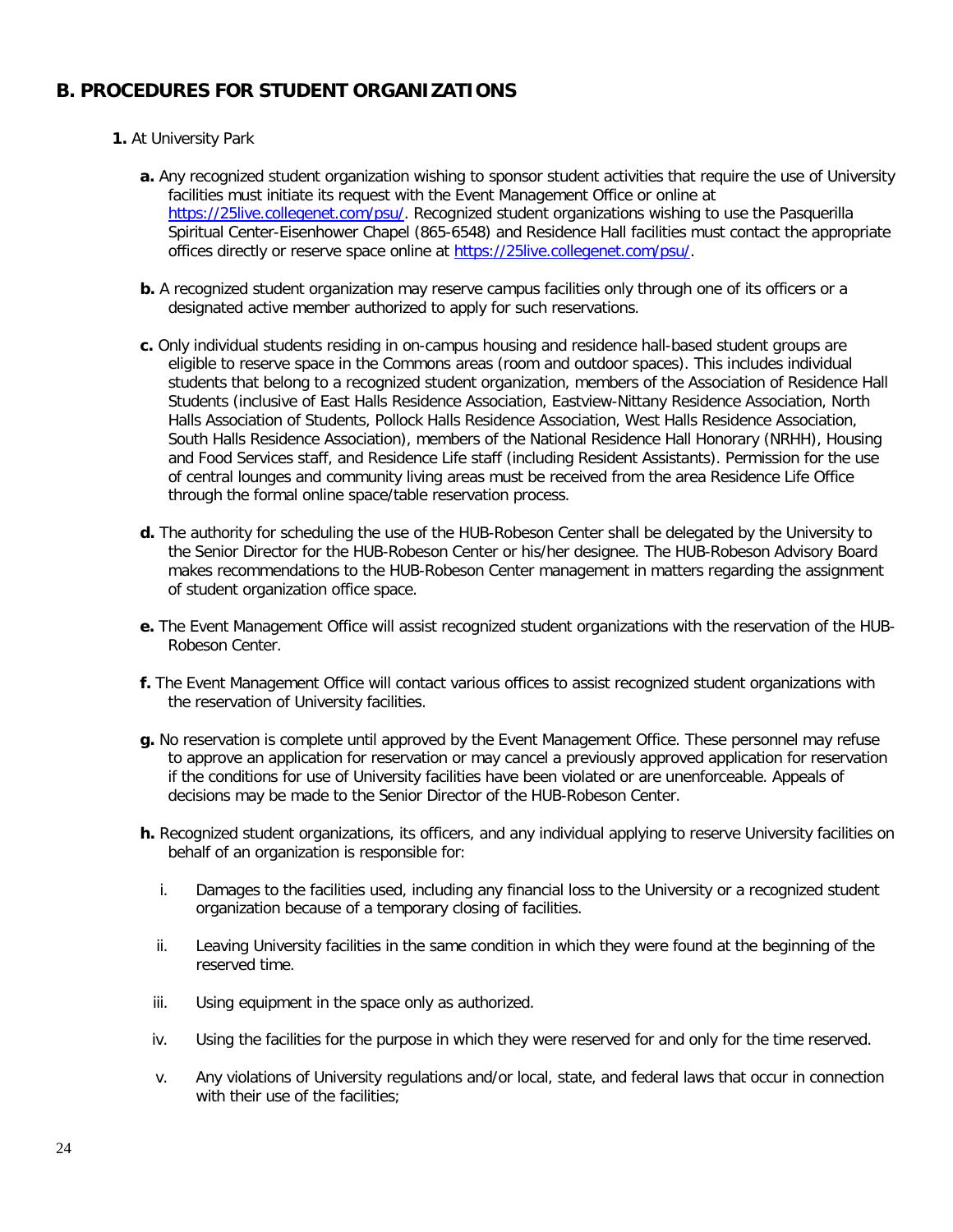- vi. Not permitting the reserved facility to be used by other groups or individuals.
- vii. The behavior of all attendees and guests at their event.
- viii. Cancelling reserved space that will not be used.
- ix. Adhering to guidelines and policies of the reserved space agreement.

An officer or individual applying for the reservation is not subject to disciplinary action for violation of items (a-d) above, unless he/she/they has/have planned or participated in the violation or should have foreseen the possibility of violation. However, the student organization will be subject to disciplinary action as previously described in section (I)G.1.

- **i.** Officers and members of recognized student organizations that have office space on campus are responsible for:
	- i. Maintaining a clean office that does not result in any health or fire hazards.
	- ii. Adhering to the HUB-Robeson Center Student Organization Office Policies for offices located in the HUB-Robeson Center. [\(http://studentaffairs.psu.edu/hub/advisoryboard/\)](http://studentaffairs.psu.edu/hub/advisoryboard/)
- **2.** At Commonwealth campuses
	- **a.** Any student group wishing to sponsor student activities that requires the use of University facilities must initiate its request with the Office of Student Affairs/Office of Student Life, which will advise the group of the availability of the facilities and determine if the group is eligible to use University facilities.
	- **b.** A recognized student organization may reserve campus facilities only through one of its officers or a designated active member authorized to apply for such reservations.
	- **c.** When applicable to the campus, use of residence hall lounge areas is limited to those groups whose programs are open to residents of all buildings. Permission for use of lounge areas in the individual residence halls must be received from the residence hall staff on duty. Permission for the use of the central lounges of community living areas must be received from the Residence Life Office.
	- **d.** No reservation is complete until approved by the Office of Student Affairs/Office of Student Life, which may refuse to approve an application for reservation or may cancel a previously approved application for reservation if the conditions for use of University facilities have been violated or are unenforceable. Appeals of decisions may be made through the Office of Student Affairs to the Chancellor.
	- **e.** Responsibilities of organizations using University facilities: A recognized student organization, its officers, and any authorized individual applying to reserve facilities on behalf of the organization are responsible for:
		- i. Damages to the facilities used, including any financial loss to the University or a recognized student organization because of a temporary closing of facilities;
		- ii. The use to which the facilities are put during the time reserved;
		- iii. Any violations of University regulations and/or local, state, and federal laws that occur in connection with their use of the facilities;
	- iv. Not permitting the reserved facility to be used by other groups or individuals.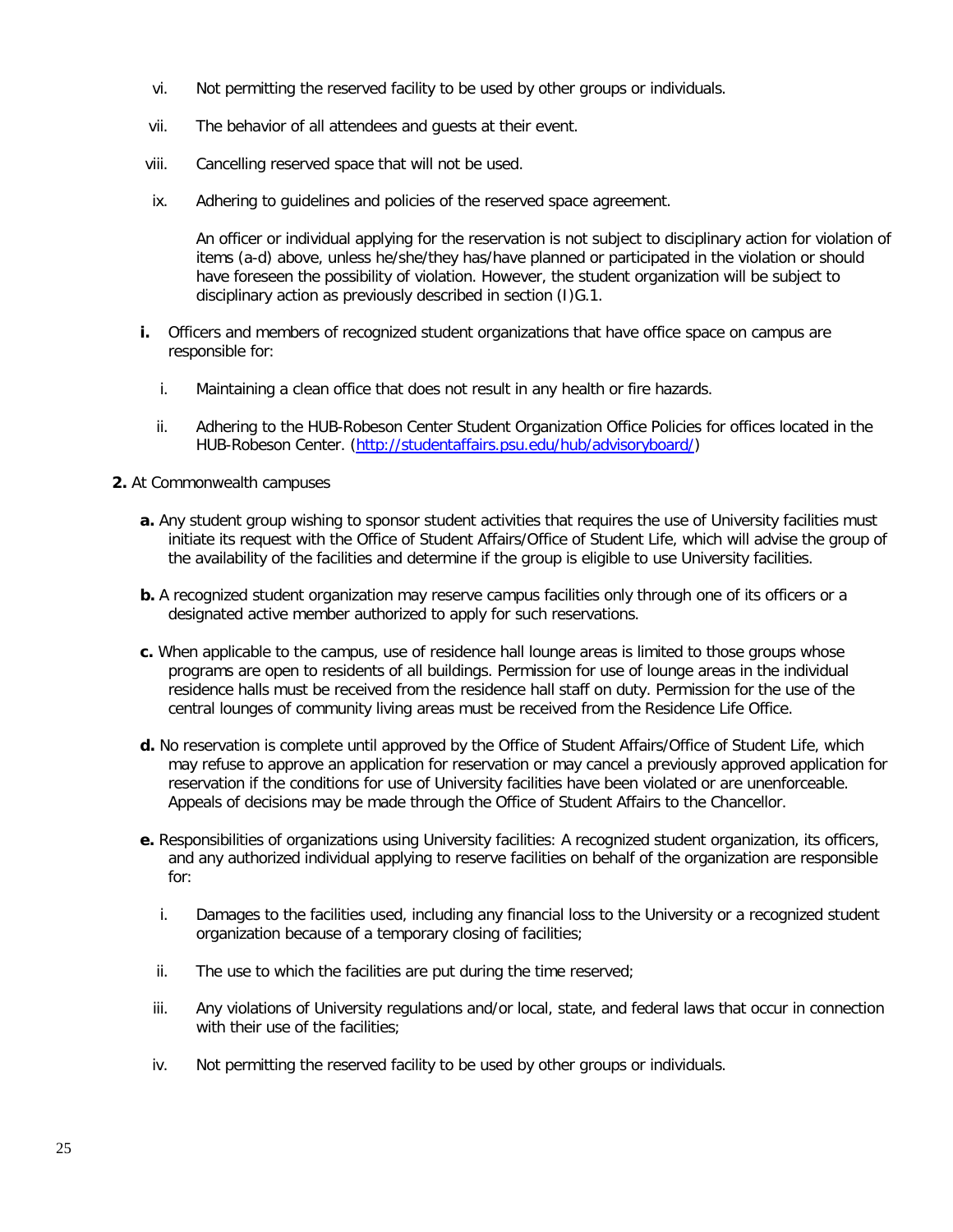An officer or individual applying for the reservation is not subject to disciplinary action for violation of items (a-d) above, unless he/she/they has/have planned or participated in the violation or should have foreseen the possibility of violation.

## <span id="page-25-0"></span>**C. INFORMATION TABLES**

The scheduling function for information tables is maintained in the Event Management Office at University Park and by the Office of Student Affairs/Office of Student Life at Commonwealth campuses. A list of authorized table locations is available at these offices. Reservations for information tables at University Park can be made at [https://25live.collegenet.com/psu/.](https://25live.collegenet.com/psu/)

**1.** Recognized student organizations may reserve an information table in locations designated by the University. The organization must reserve the table location in advance of its intended use. Reservations for spaces will be made in order of submission. Specific numbers and locations for tables are designated. Other individuals or organizations may not reserve a table except as otherwise authorized by the University. No organization other than the reserving organization may use the table.

**2.** Tables shall be staffed at all times by currently enrolled full-time students or currently employed members of the University's faculty or staff. The name of the sponsoring organization must be displayed at each table.

<span id="page-25-1"></span>**3.** Tables may be used to exhibit or distribute free noncommercial announcements, statements, and materials. Distributing, soliciting, or selling by means of accosting individuals or by hawking or shouting is prohibited. Fund raising activities and solicitation shall be in compliance with those regulations. At Commonwealth campuses consult the Office of Student Affairs/Student Life for specific procedures regarding the use of tables.

## **(VII) STUDENT ORGANIZATION TRAVEL**

## **A. REQUIRED TRAVEL REGISTRATION FORM**

All students and/or student organizations must register their trip prior to the departure date. Student Organization travel includes, but is not limited to, all modes of transportation, lodging, and registration for conferences, competitions, performances, service trips, field trips and student organization retreats. Trips that are out of the local area OR overnight must be registered.

- 1. At University Park
	- **a.** For Domestic Travel, a Travel Registration Form, participant roster, travel itinerary, and detailed day by day itinerary must be submitted to 201 HUB prior to the departure date. The Travel Registration Form is available outside 201 HUB or online at <https://studentaffairs.psu.edu/hub/studentorgs/StudentTravelRegistrationFormFall2015.doc>
	- **b.** For International Travel, the trip leader must meet with the Director of Student Activities or his/her designee to review the travel requirements. Requirements of international travel include, but are not limited to:
		- a. All participants must be Penn State students, faculty, or staff.
		- b. Two faculty or staff members must accompany all student organization sponsored travel on which five or more students are traveling.
		- c. No one under the age of 18 may participate.
		- d. All trips must be registered and each participant must complete their trip profile in the Travel Safety Network.
		- e. If planning to travel to a country on the Department of State's traveling warning list, a petition must be completed in the Travel Safety Network. If the petition is approved, all requirements must be met.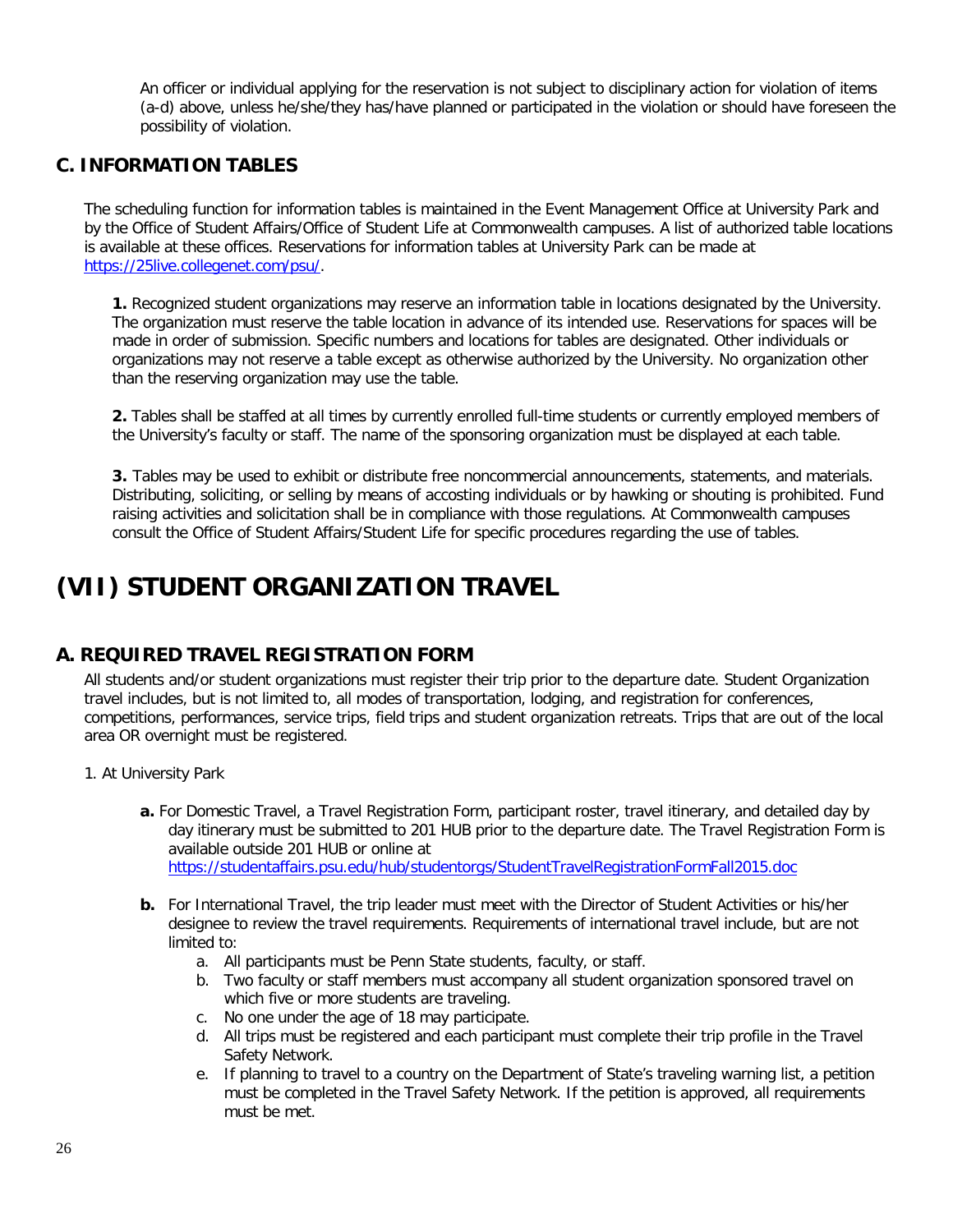[http://www.studentaffairs.psu.edu/hub/studentorgs/TSNRegistrtionProcessandRequirements.docx.](http://www.studentaffairs.psu.edu/hub/studentorgs/TSNRegistrtionProcessandRequirements.docx)

- **c.** Failure to register travel, thoroughly and accurately prior to the departure date, will result in the individual and/or student organization not being eligible for reimbursement for travel expenses.
- **d.** Travel is required to be registered regardless of the source of funding (UPAC, ASA account, academic departments, individuals, etc.)
- 2. At Commonwealth Campuses:
	- **a.** Contact the Office of Student Affairs/Office of Student Life to register travel.

## **B. APPROVED TRANSPORTATION**

<span id="page-26-0"></span>1. Students may book their transportation using any nationally recognized company through the company itself, a travel agency, or the internet. To charter a bus, the company must be listed on the Risk Management's approved charter bus list [\(http://www.controller.psu.edu/Divisions/RiskManagement/vendors/buslines/\)](http://www.controller.psu.edu/Divisions/RiskManagement/vendors/buslines/). These companies have met the University's insurance requirements. These policies apply regardless of the source of funding (UPAC, ASA account, academic departments, individuals, etc.).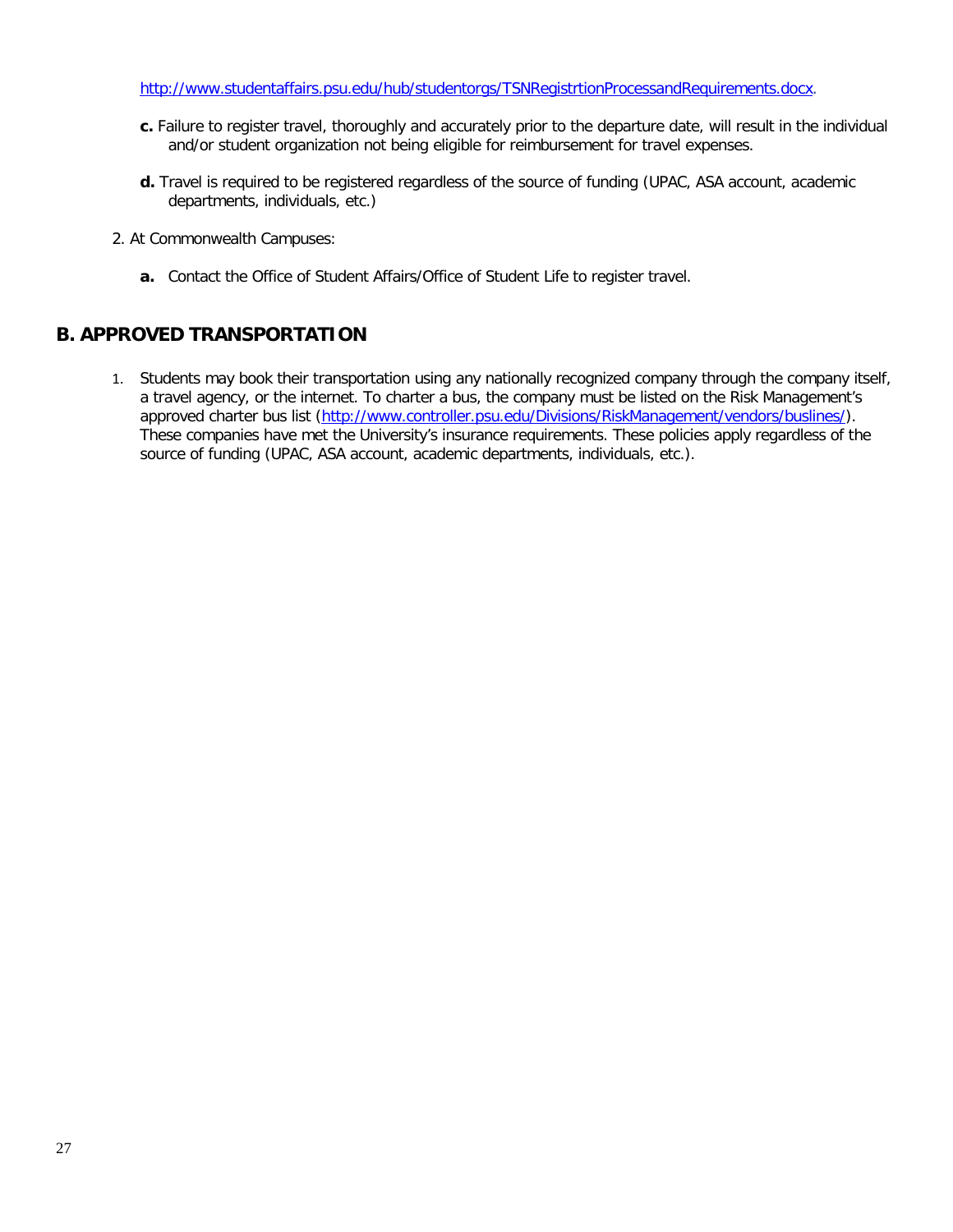## **(VIII) STUDENT ORGANIZATION INSURANCE**

#### **Overview of Liability Insurance Coverage For Recognized Student Organizations Of The Pennsylvania State University**

POLICY #: 320-1-RSO 006<br>POLICY LIMITS: General Liability POLICY LIMITS:

NAMED INSURED: Recognized Student Organizations of The Pennsylvania State University POLICY EFFECTIVE DATES: July 1, 2017 to July 1, 2018 INSURANCE CARRIER: Nittany Insurance Company \$1 Million per Occurrence \$3 Million Policy Aggregate Non-owned Auto Liability \$1Million Combined Single Limit

#### I. INSURANCE COVERAGES:

A. General Liability - This provides liability insurance to Recognized Student Organizations ("Organizations" or "RSO")\* for Bodily Injury and Property Damage to "third parties" (an entity or person unrelated to the Student Organization). Claims could arise from the premises used (such as trip and falls), activities and operations, service of food, or contracts entered into. This General Liability insurance coverage will apply in excess of other primary liability insurance that RSO may already have (such as from a national association). If no other primary liability insurance is in place, then this insurance is primary.

This insurance will apply when external entities require that the RSO show evidence of liability insurance before permitting a RSO event to take place on the outside entity's premises (such as a car wash, spaghetti dinner, etc.). This insurance DOES NOT apply to Penn State's recognized social Greek-letter organizations (social fraternities and sororities). If there are any questions, please ask the Office of Student Activities at University Park or your Campus Student Affairs Office for clarification.

Sample Coverage Exclusions (Items Not Covered) – this list is not exhaustive:

- Expected or Intended Injury
- Workers' Compensation
- Employer's Liability
- Pollution Liability
- Aviation Liability
- Electronic Data Liability
- Violation of Statutes
- Liquor Liability if the student organization manufactures, distributes, sells, serves or furnishes alcoholic beverages there is no coverage for resulting injury.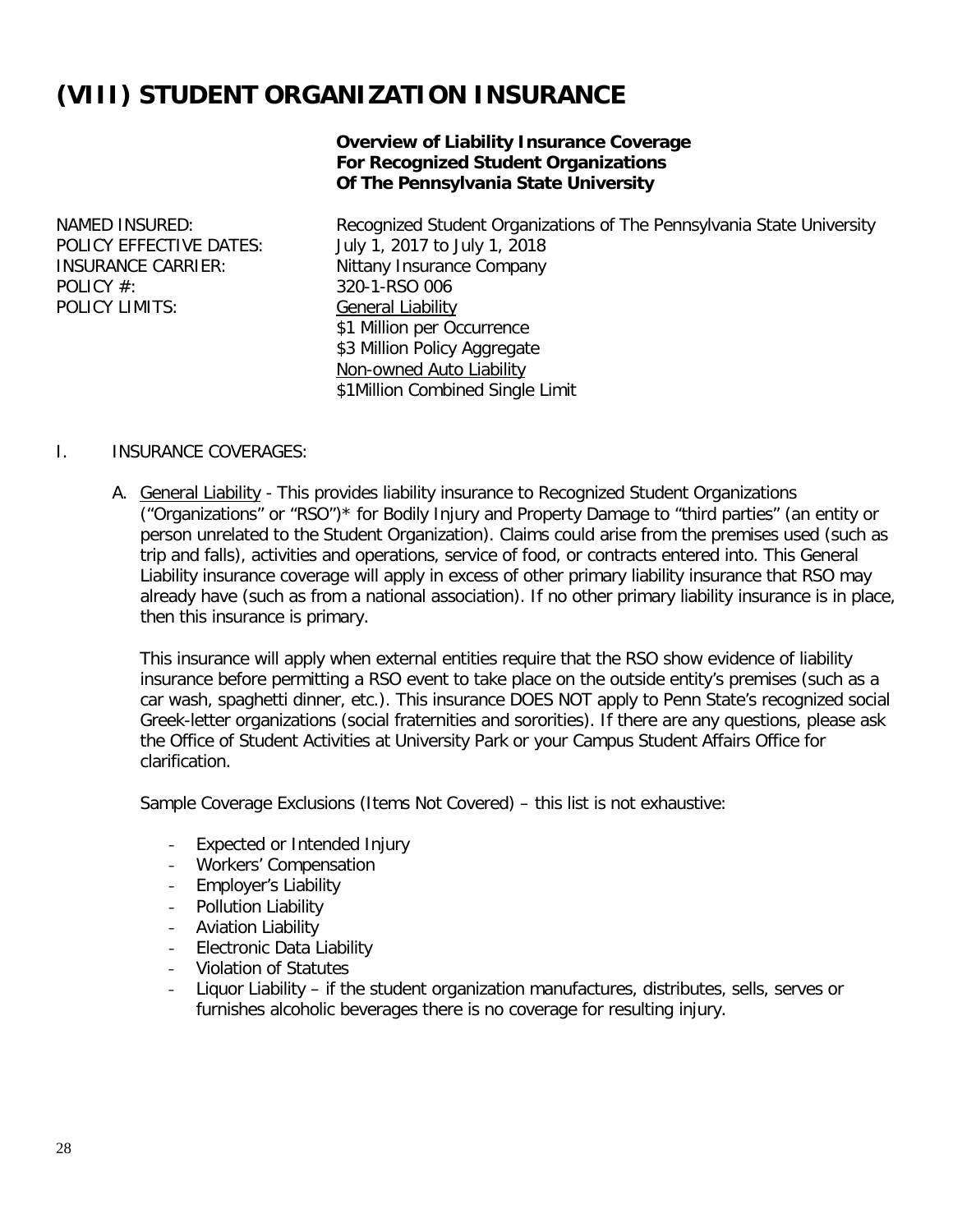B. Non-owned Auto Liability - This provides RSO's\* with limited Auto Liability insurance for Bodily Injury or Property Damage that arises out of the use of vehicles for Student Organization activities and business (such as making a delivery or going to the post office in someone's personal car), for vehicles not owned by the RSO. This is not primary automobile insurance suitable for driving motor vehicles of any type, including rented vehicles, nor does it provide insurance coverage to the driver or to the vehicle owner. Rather, it covers the RSO for liability arising from vehicle use on the RSO's behalf. The vehicle owner must carry their own auto liability and physical damage (comprehensive and collision) insurance on the vehicle. This insurance is excess of the vehicle owner's liability insurance. If there are any questions, please ask the Office of Student Activities at University Park or your Campus Student Affairs Office for clarification.

Sample Coverage Exclusions (Items Not Covered) – this list is not exhaustive:

- Expected or Intended Injury
- No-Fault Injury Coverage to passengers
- Workers' Compensation
- Employer's Liability
- Pollution Liability
- Cargo
- Racing
- Physical Damage (comprehensive and collision) to the vehicle itself.

#### II. EVIDENCE OF INSURANCE COVERAGE – "INSURANCE CERTIFICATES"

RSO's<sup>\*</sup> may be required to provide evidence of insurance coverage to an outside entity (such as when using or renting a facility). In those situations, there are 2 ways to obtain an Insurance Certificate:

1. Standard Certificates – a standard insurance certificate can be viewed and downloaded from: <http://studentaffairs.psu.edu/hub/studentorgs/insurance.shtml>

This certificate should satisfy most situations.

2. Special Request Certificates - should the above standard certificate not be satisfactory to the outside entity, please complete the enclosed "Special Request for Certificates of Insurance" and submit it per the instructions printed on the form. All documentation detailing the need for the Special Certificate (such as special wording, contracts, etc.) must be included with the form.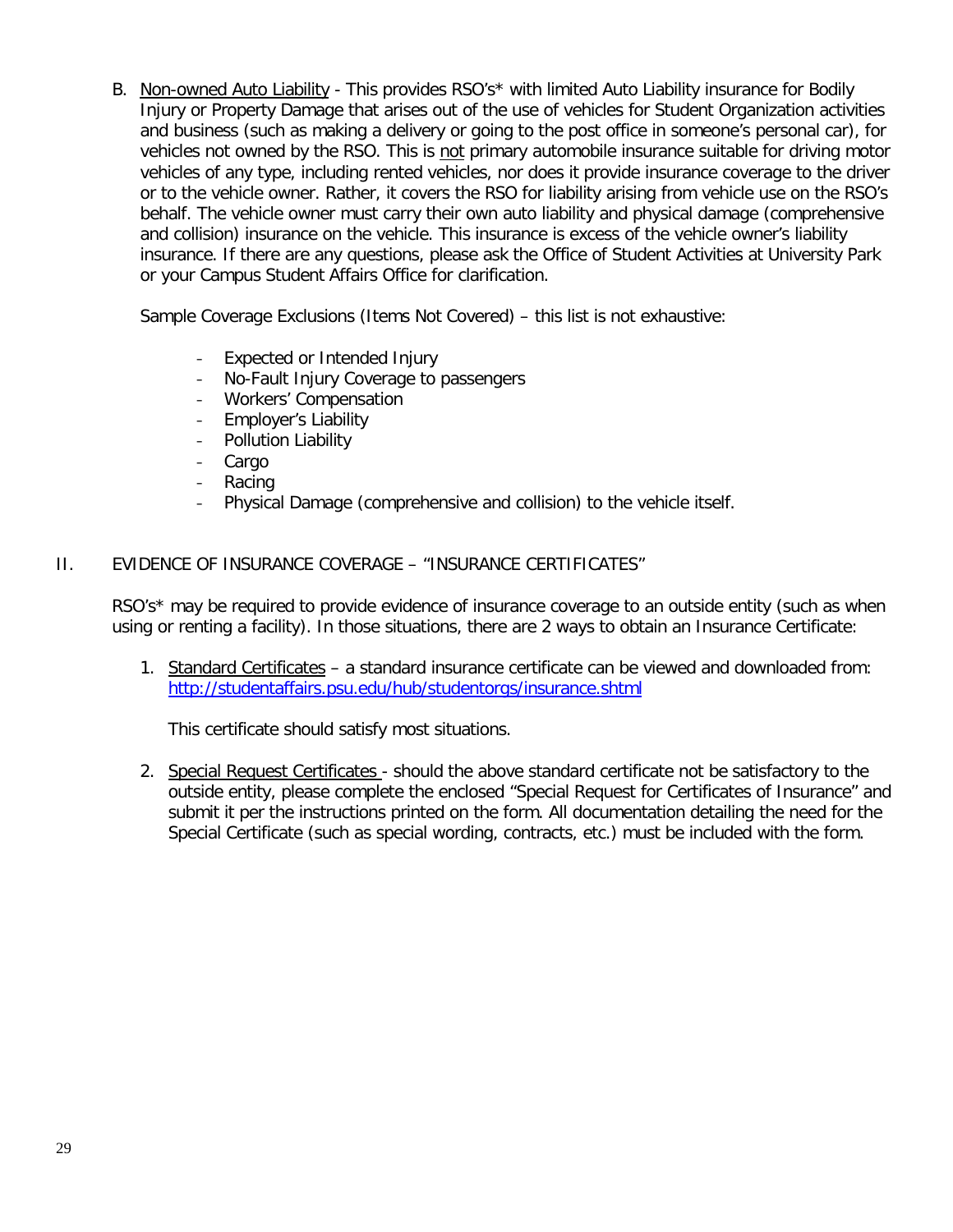#### III. CLAIMS, INCIDENTS, AND OTHER CIRCUMSTANCES

A. If any member, Officer or Advisor of a RSO becomes aware of any incident which results an injury or property damage, or learns of circumstances which could lead to a claim against the RSO, the Officers and Advisor have an immediate duty to notify the appropriate office by the next business day.

Awareness of circumstances may come in the form of a letter, email or telephone call from a person or entity claiming to have been injured or suffered property damage, or from an attorney on their behalf, or by the nature of the event itself.

INCIDENT REPORT FORM – print and fill, found at: <http://studentaffairs.psu.edu/hub/studentorgs/insurance.shtml> and submit to: From UP RSO's to the Office of Student Activities From UP Club Sports to 143 White Bldg From UP Team Sports to 1234 Indoor Sports Complex From other Campuses' RSO's to that campus' Office of Student Affairs

These completed incident report forms will be reported to the insurance carrier, the Risk Management Office.

**It is important to file the Incident report Form promptly!** Failure to do so may result in denial of coverage thus leaving the Organization or Club on its own to pay and/or defend a claim.

Note:  $* =$  Recognized Student Organization ("RSO") includes all organizations recognized by the Division of Student Affairs through their recognition process, regardless of Campus, including "Club Sports" where officially recognized.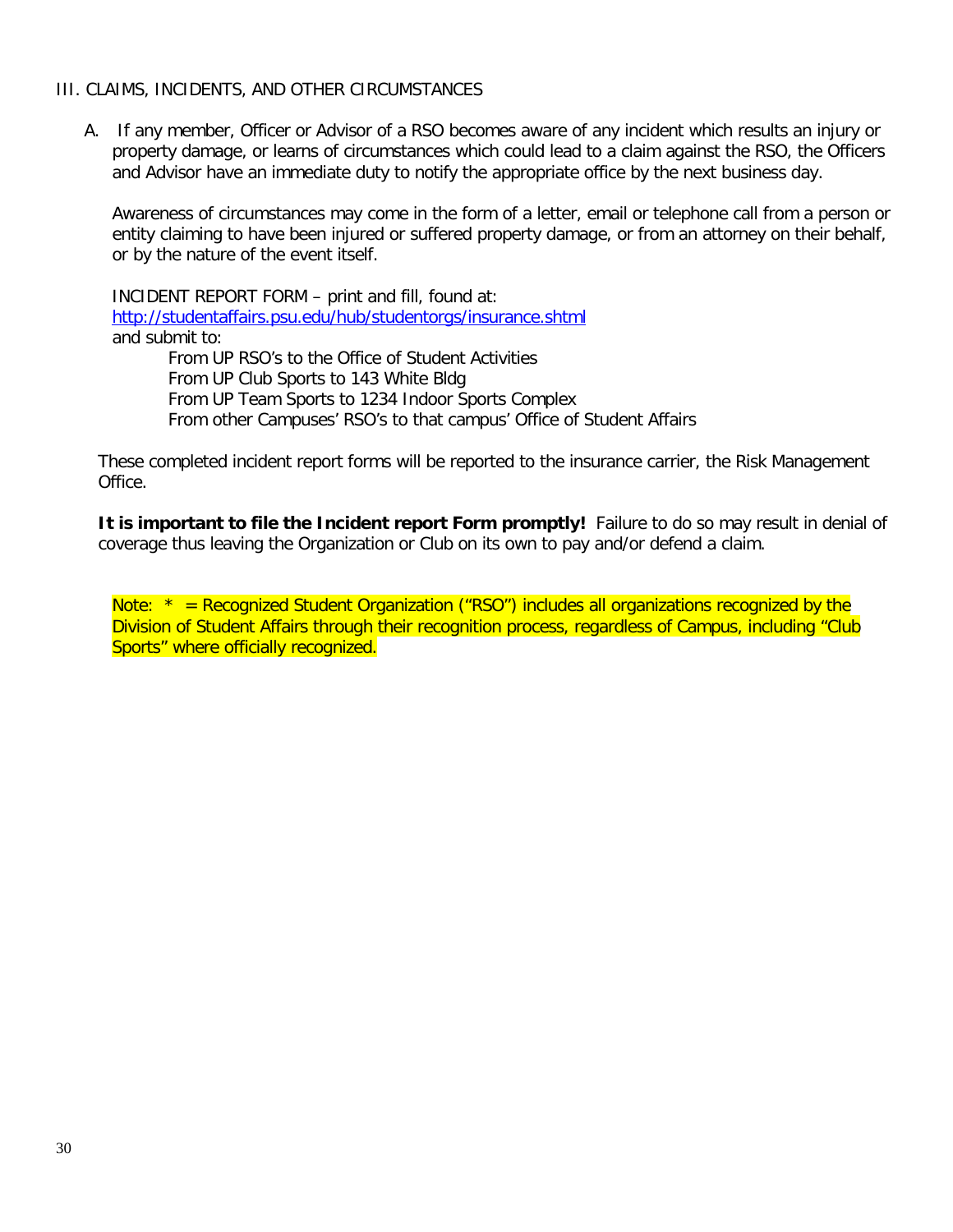# **Policies and Rules for Student Organizations Index**

| <b>Advisors</b>                                                                                                                          | 10                               |
|------------------------------------------------------------------------------------------------------------------------------------------|----------------------------------|
| Canvassing                                                                                                                               | 16                               |
| <b>Facilities and Grounds</b><br><b>Authorized Users</b><br>Charges<br>Procedures<br>Registration<br>Scheduling<br>Use by Non-University | 20<br>22<br>23<br>23<br>21<br>22 |
| <b>Financial Affairs</b>                                                                                                                 | 11                               |
| <b>Fraternities/Sororities</b><br><b>Fund Raising Activities</b><br><b>Funds</b><br>Hazing<br>Recognition                                | 14<br>13<br>4<br>5               |
| <b>Fund Raising</b><br><b>Fraternities and Sororities</b><br>On campus<br><b>Sales</b>                                                   | 14<br>13<br>14, 15               |
| <b>Hazing</b>                                                                                                                            | 4                                |
| <b>Information Tables</b>                                                                                                                | 26                               |
| <b>Information Technology</b>                                                                                                            | 19                               |
| <b>Outdoor Meetings</b><br>Regulations                                                                                                   | 24                               |
| <b>Publications and Communications</b>                                                                                                   | 18                               |
| <b>Recognition</b><br>Authority<br>Conditions<br>Procedures<br><b>Student Organizations</b>                                              | 5<br>3<br>5<br>$\overline{4}$    |